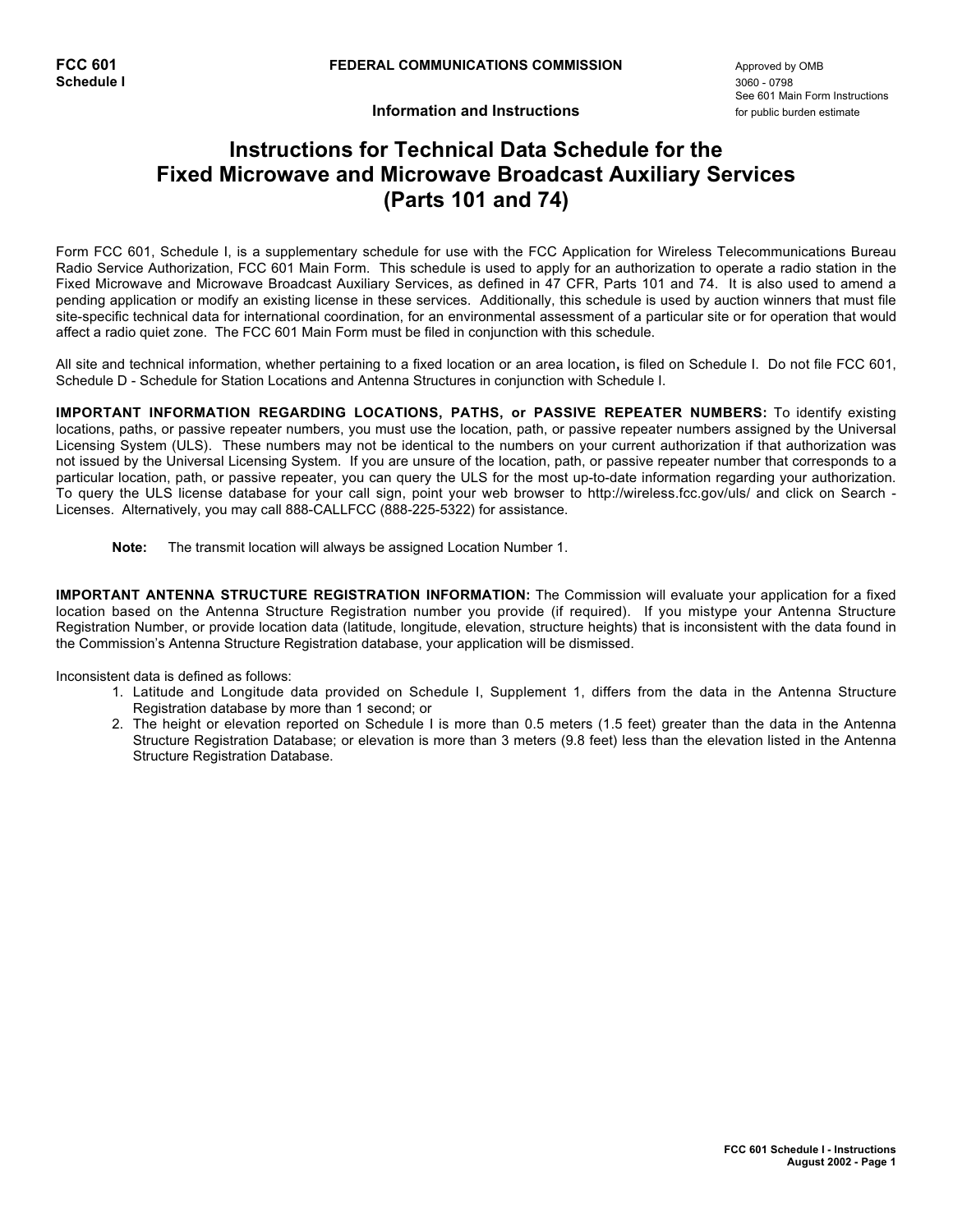## **Schedule I Instructions**

Schedule I must be submitted for every Fixed Microwave and Microwave Broadcast Auxiliary application (Parts 101 and 74) filed for a purpose of New (NE), Modification (MD), Renew/Modification (RM) and Amendment (AM).

#### **Administrative Information**

Item 1 If this application is being filed as part of a pack, either simultaneously with the pack or as a late addition to the pack, enter 'Y'. Otherwise enter 'N'.

**Note:** A pack is a set of applications requesting a system or subsystem of microwave links which are related to the extent that they cannot or must not operate independently and so must all have the same grant date and construction deadline. All applications intended to be part of a pack should be filed together with the other applications in the pack, on the same day (the initial filing date of the pack). Applications that are part of a pack may also be filed singly, as a late addition to the pack.

In order to incorporate new paper-filed applications into a new pack, all the paper-filed applications for the new pack must be filed together on the same day; it is recommended that they also be filed in the same envelope.

Item 2 Complete this item only if the answer to Item 1 is 'Y'. If this application is being filed on the initial filing date of the pack and the Pack Registration Number has already been obtained on-line, or this application is being filed as a late addition to the pack, the Pack Registration Number must be entered in Item 2a. Otherwise, *(i.e.*, if this application is being filed on the initial filing date of the pack and the Pack Registration Number has not been obtained on-line), enter in Item 2b a descriptive and unique pack name, not exceeding 50 characters, which the FCC will use to relate this application to other applications filed for the pack on the same day. The FCC will assign a new Pack Registration Number to the pack.

**Note:** It is recommended that a Pack Registration Number be obtained on-line prior to the initial filing of the pack, and entered in Item 2a, to facilitate pack identification and aggregation, and to avoid confusion.

Item 3 Enter the type of operation code. Select only one code per application. A separate license is needed for each type of operation. Valid types of operation codes are:

- F Permanent Fixed Point to Point
- M Multiple Address System (MAS)
- T Temporary Fixed/Mobile
- D Digital Electronic Message Service (DEMS)
- 18 18 GHz Low Power *(See Section 101.147(r)(10) for definition of Low Power (EIRP less than 1watt))*
- 31 31 GHz Systems
- 38 38 GHz Systems

Item 4 Enter the station class code that identifies the transmitter class. Refer to Table 1, located on page 16 of these instructions. The station class codes are as follows:

Item 5 For Digital Electronic Message Services (DEMS) only: Enter the Standard Metropolitan Statistical Area (SMSA) for the license.

Item 6 This question must be answered if filing an application for a NEW station, a Modification, a Renewal/Modification, or an Amendment to a pending application. Enter 'Y' if you are filing:

- a. An application for a New Station authorization;
- b. An application for a Major Modification of an existing authorization;
- c. An application for a Renewal and Major Modification of an existing authorization;
- d. An application for Major Amendment of any of the above;

e. An application for Minor Modification or Minor Amendment when this application, along with all other minor Modification or amendment requests filed since you applied for a new authorization, or since the last Major action was granted by the Commission, produces a cumulative effect that would equal or exceed the criteria for a Major filing.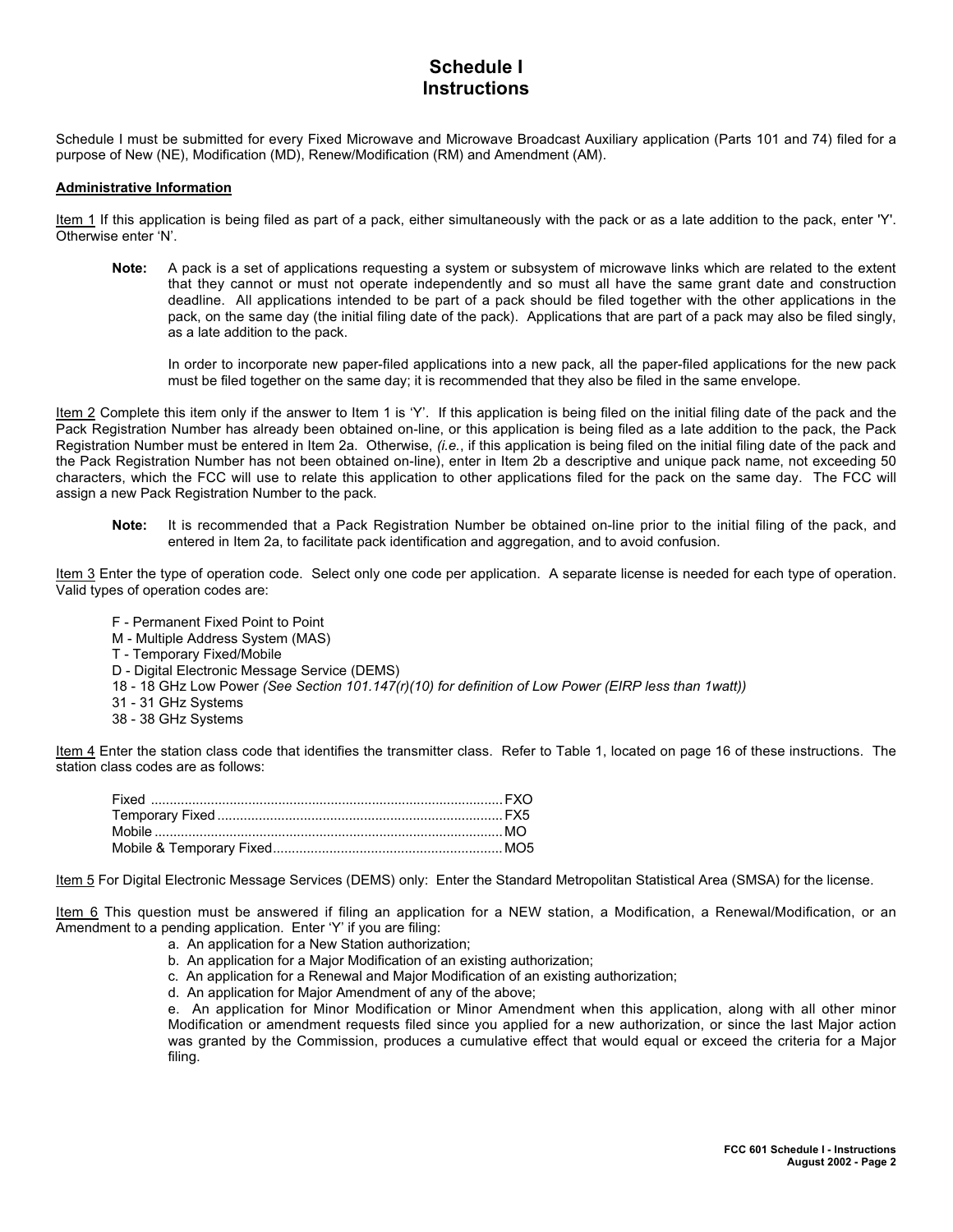Otherwise, enter 'N' if the cumulative effect would be considered a Minor filing.

See Rule Section 1.929 for specific details on Classification of filings as Major or Minor. For your convenience, you will find Rule Section 1.929 listed on Pages 12 and 13 of the FCC Form 601 Main Form Instructions.

Item 7 Enter 'Y' if frequency coordination has been completed for this application. Otherwise enter 'N'.

#### **Frequency Coordinator Information**

This section must be completed if the station is not self-coordinated.

**Item 8** Enter the frequency coordination number issued by the frequency coordinator for this application.

Item 9 Enter the name of the frequency coordinator.

Item 10 Enter the telephone number (including area code) of the frequency coordinator.

Item 11 Enter the month, day and year on which frequency coordination was completed.

#### **Broadcast Auxiliary Only**

This item applies to Microwave Broadcast Auxiliary Stations only. Complete either Item 12 or Item 13.

If there is an associated Broadcast Parent station, all parts of Item 12 must be completed. If there is more than one Parent station, select one for the purpose of filing this application. Actions taken on the Broadcast Parent station entered in Item 12 will similarly affect the Broadcast Auxiliary Station (i.e., renewal, assignment of authorization, cancellation, etc.).

Item 12a If there is an associated Broadcast Parent station, enter the **Facility Identification Number.** This is typically a 5 digit number assigned by the FCC's Media Bureau. This is **not** the Call Sign of the Parent station.

Item 12b Enter the Radio Service Code of the Broadcast Parent station. The type of traffic, TV or Aural, indicated by the Radio Service of the Parent station must be consistent with that indicated by the Radio Service Code of the Broadcast Auxiliary station requested under this application:

If filing for Broadcast Auxiliary Radio Service Code of TB, TI, TS, TT, or TP, the Parent station Radio Service Code must be TV or TX.

If filing for a Broadcast Auxiliary Radio Service Code of AB, AI, or AS, the Parent station Radio Service Code must be AM, FM or FX.

Item 12c Enter the City and State of the Parent station's principal community.

Item 13 If there is no associated Parent station, certify that the applicant is a Broadcast Network Entity and enter the State of primary operation. By signing the FCC 601 Main Form filed in conjunction with this Schedule, the applicant certifies that the statement listed in Item 13 is true, complete, correct, and made in good faith. Note that a Broadcast Network Entity must have entered TV Pick-up, radio service code 'TP', in Item 1 of the FCC 601 Main Form.

#### **Control Point (Technical Point of Contact)**

Fixed Microwave and Microwave Broadcast Auxiliary Services authorize only one control point per license. Therefore, this section must be completed only when a control point is to be added or modified. If you are adding a new control point (for a new license only), complete all items in this section. If you are modifying an existing control point, in addition to Item 14, complete only the items that have changed for the control point. The control point that is currently licensed under this call sign by the FCC will continue to be shown on the Authorization as is, unless a specific action is requested in this section.

Item 14 This item indicates the action the filer wants the FCC to take on the specified control point. Enter 'A' for Add or 'M' for Modify.

Item 15 Enter the street address, city or town, county/borough/parish, and state of the control point. Refer to FCC 601 Main Form Instructions, Appendix II, for a list of valid state, jurisdiction, and area abbreviations.

Item 16 Enter the telephone number, including area code, where a person responsible for operation of the station or system can be reached.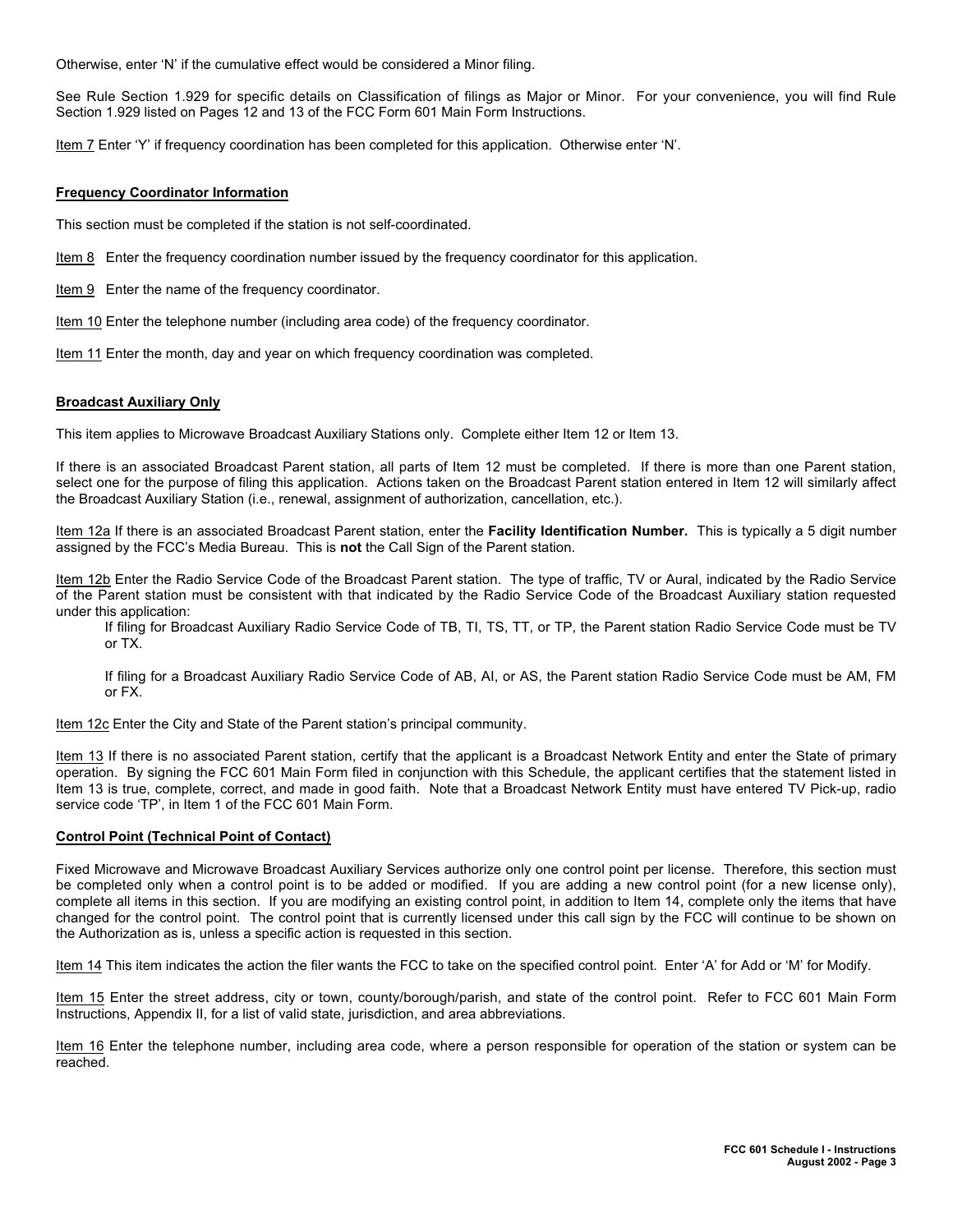## **Instructions for Schedule I Supplement 1 - Location Data**

This Supplement must be completed only when a location (transmitter, receiver, or passive repeater) is to be added, modified, or deleted. Each Supplement 1 describes one location. If you have more than one location, submit an additional Supplement 1 for each. If you are adding a new location, complete a Supplement 1 for each location to be added. If you are modifying an existing location, in addition to Items 1, 2, 6 (FCC Antenna Structure Registration), and 22 (NEPA), complete only the items that have changed for each location. If you are deleting a location, complete only Items 1 and 2. Locations that are currently licensed under this call sign by the FCC will continue to be shown on the Authorization as is, unless a specific action is requested in this Supplement.

**Note:** Supplement 1 describes one location only. To add, modify, or delete technical data associated with a location, you must file Supplement 2 (Path Data), Supplement 3 (Passive Repeaters), and/or Supplement 4 (Frequency Data) along with Supplement 1.

For purposes of these instructions and the use of this Supplement 1, permanent fixed point-to-point stations, Multiple Address System (MAS) stations that are not mobile-only or auctioned, and Digital Electronic Message Service (DEMS) stations, are considered to have fixed transmit locations. Mobile-only Multiple Address System (MAS) (non-auctioned) stations, temporary fixed, 18 GHz Low Power stations, and 31.0-31.3 GHz and 38.6-40.0 GHz (non-auction, area operation) stations are considered to have area transmit locations.

A summary of Types of Operation Codes/Station Classes/Transmit Location Types/Path Codes is provided in Table 1, located on page 16 of these instructions.

**IMPORTANT INFORMATION REGARDING LOCATIONS:** Receiver and Passive Repeater location information may only be specified for Permanent Fixed Point-to-Point systems. For all other types of operation, you may only specify location information for the transmitter. Additionally, you must check Table 1 on page 16 of these instructions to determine if the station for which you are applying should be associated with a fixed location (station class = FXO in Item 4 of Schedule I) or an area location; enter data accordingly.

- **Note:** For MAS and DEMS stations associated with a fixed location, the area in which you may locate remote and user stations is defined in the FCC rules (see 47 CFR § 101.105) and is not collected on this form. Additionally, for these stations, the transmitter location information entered in Items 7-12 should correspond to the center of the station's operating area, the site elevation entered in Item 13 should correspond to the elevation at the coordinates entered in Items 7-8, and the antenna structure height data entered in Items 14-15 must be equal to or greater than the value entered for antenna height in Item 7 of Supplement 2.
- **Note:** For Receiver locations, you must complete Items 1, 2, 3, 5, 7, 8, and 13.
- **Note:** For Passive Repeater locations, you must complete Items 1, 2, 3, 5, 6-8, 13-16, and 22.

Item 1 Enter the code indicating the action requested.

To add a new location, enter 'A'. If the new location you are adding is a fixed transmit location, also complete Items 2, 3, 5 through 16, 22, and 23. If the new location you are adding is an area location, also complete Items 2 through 5, 7, 8, 10 through 12, and 17 through 23.

> **Note:** Part 101 Microwave Services and Part 74 Broadcast Auxiliary Microwave Services only authorize one transmit location per license. Therefore, a transmit location may only be added if the purpose of FCC 601 Main Form is 'New'.

To modify existing location data, enter 'M'. If the existing transmit location is a fixed transmit location, complete Items 2 (Location Number), 6 (FCC Antenna Structure Registration), 22 (NEPA), 23 (Quiet Zone - if required), and only those of Items 7 through 16 that are being modified (enter the new data only). If the existing transmit location is an area location, complete Item 2 and only those Items 7, 8, 10 through 12, and 17 through 23 that are being modified (enter the new data only).

To delete an existing location, enter 'D' and complete Item 2.

**Note:** Deleting a receiver location will also delete all paths associated with that location.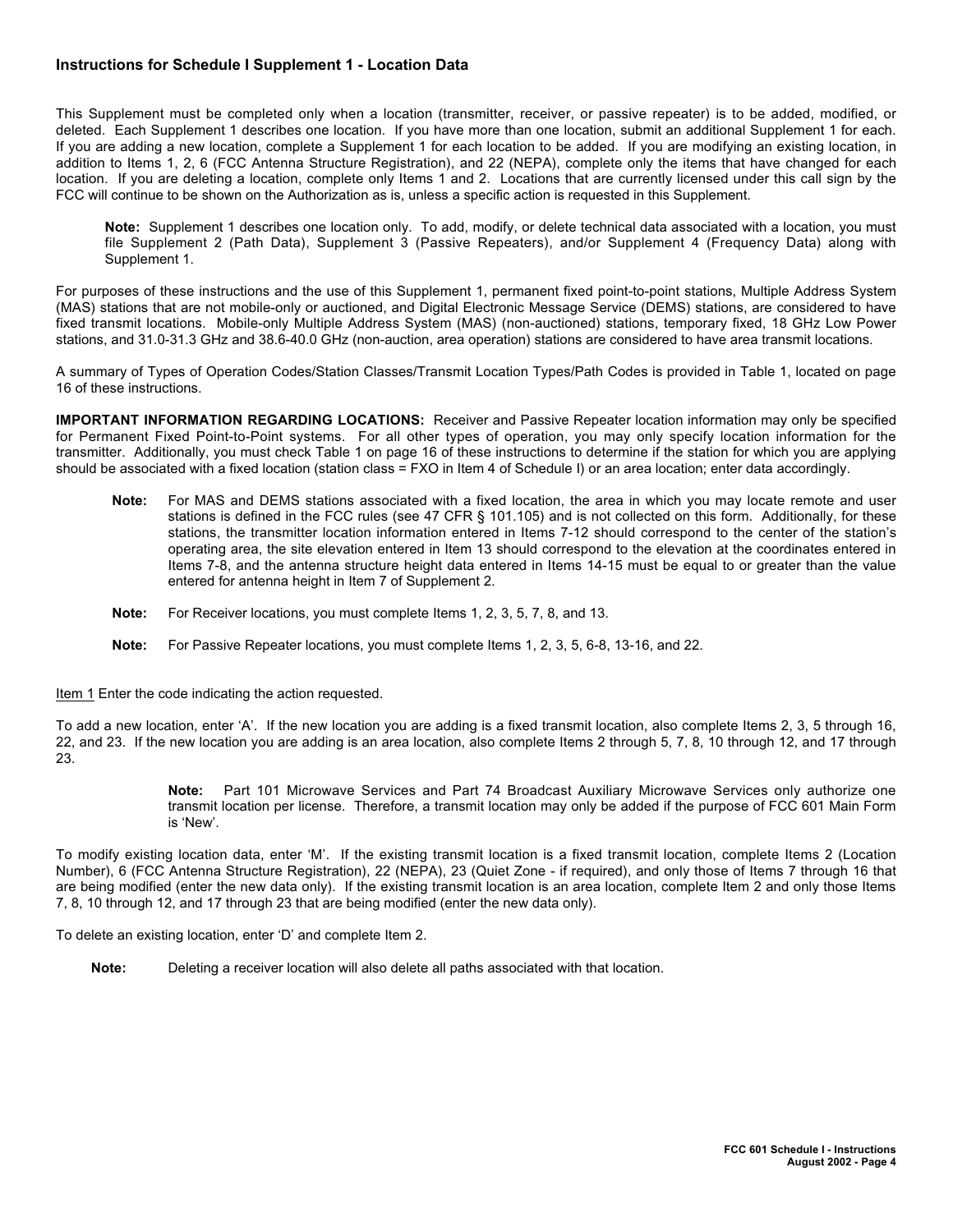Item 2 This item must be completed. If the station location has been previously licensed under this call sign by the FCC, enter its FCCassigned location number (see Important Information Regarding Location and Path Numbers on page 1 of these instructions). For a new location, assign a temporary code to represent the station location. The assigned code should begin with 'L' to indicate it is a location and end with a number to uniquely identify it (*e.g.*, L1, L2, L3, etc.). The FCC will assign an official number to the new station, which will appear on the Authorization.

**Note:** The transmitter location must always be assigned location 1 (L1).

Item 3 Enter the appropriate location description for the specified location. Valid location descriptions are listed below:

Transmit Receiver Passive Repeater

Item 4 For area transmit locations only, enter the appropriate area of operation code using the table below. Additional mobile location fields must be completed according to the area of operation code chosen. Refer to the table to determine which additional fields are required for the chosen area of operation code.

**Note**: If area operation will cover multiple counties, use area of operation code 'O' and specify all applicable counties in Item 21.

| Area of Operation Codes and Required Data Values |  |
|--------------------------------------------------|--|
|--------------------------------------------------|--|

| $1.000$ of $\sigma$ , $\sigma$ , $\sigma$ , $\sigma$ , $\sigma$ , $\sigma$ , $\sigma$ , $\sigma$ , $\sigma$ , $\sigma$ , $\sigma$ , $\sigma$ , $\sigma$ , $\sigma$ , $\sigma$ , $\sigma$ , $\sigma$ , $\sigma$ , $\sigma$ , $\sigma$ , $\sigma$ , $\sigma$ , $\sigma$ , $\sigma$ , $\sigma$ , $\sigma$ , $\sigma$ , $\sigma$ , $\sigma$ , $\sigma$ , |                                                                                                                                                 |                                     |
|------------------------------------------------------------------------------------------------------------------------------------------------------------------------------------------------------------------------------------------------------------------------------------------------------------------------------------------------------|-------------------------------------------------------------------------------------------------------------------------------------------------|-------------------------------------|
| Code Description                                                                                                                                                                                                                                                                                                                                     | Additional Supplement 1 Data Elements Required for each Area of Operation Code                                                                  | <b>Item Numbers</b>                 |
| P KMRA around a centerpoint (circular area of<br>operation)                                                                                                                                                                                                                                                                                          | Temporary Fixed or Mobile Radius, Latitude, Longitude, City*, State**,<br>County/Borough/Parish**, Canadian Coordination area, NEPA, Quiet Zone | 7, 8, 10, 11, 12, 17,<br>20, 22, 23 |
| R Rectangular Area of Operation                                                                                                                                                                                                                                                                                                                      | Latitude, Longitude, Maximum Latitude, Maximum Longitude, Canadian<br>Coordination area. NEPA. Quiet Zone                                       | 7, 8, 18, 19, 20, 22,<br>23         |
| N Nationwide including Hawaii Alaska & US Territories                                                                                                                                                                                                                                                                                                | Canadian Coordination, NEPA, Quiet Zone                                                                                                         | 20, 22, 23                          |
| U Continental US                                                                                                                                                                                                                                                                                                                                     | Canadian Coordination, NEPA, Quiet Zone                                                                                                         | 20, 22, 23                          |
| C County/Borough/Parish Wide Area of Operation                                                                                                                                                                                                                                                                                                       | State, County/Borough/Parish, Canadian Coordination, NEPA, Quiet Zone                                                                           | 11, 12, 20, 22, 23                  |
| S Statewide Area of Operation                                                                                                                                                                                                                                                                                                                        | State, Canadian Coordination, NEPA, Quiet Zone                                                                                                  | 11, 20, 22, 23                      |
| O Other - Narrative                                                                                                                                                                                                                                                                                                                                  | Description, Canadian Coordination, NEPA, Quiet Zone                                                                                            | 20, 21, 22, 23                      |

\*Kilometers Radius

\*\* Complete as applicable - refer to instructions for applicability

Item 5 This item is required. Enter the location or station name. If a new station is proposed, give it a name that relates to its location (up to 20 characters). For example, the name of a city, statistical area, town, or prominent geographical feature may be used. If necessary, abbreviate the name, without punctuation (*e.g.*, Bald Mtn).

Item 6 This item is required for fixed transmit and passive repeater locations if the action requested in Item 1 is 'A' or 'M'. If antenna structure registration is required, enter the seven digit FCC Antenna Structure Registration Number (shown on the structure's registration, FCC Form 854R). Otherwise, enter 'N/A' to indicate that FAA notification is not required.

- **Note:** Effective 7/1/96 the Commission requires owners to register certain structures. When required, antenna structures must be registered using FCC Form 854. The use of this FCC Form 601 to supply antenna structure information does not replace the requirement to register antenna structures on the FCC Form 854. For more information, see our web site at http://wireless.fcc.gov/antenna/, call Consumer and Governmental Affairs Bureau at 888-CALLFCC (888- 225-5322), or e-mail questions to FCCDMD@fcc.gov.
- **Note:** If, in accordance with 47 CFR § 17.14, Antenna Structure Registration is not required because the structure is shielded by existing structures or because it is fixed by its functional purpose, submit supporting documentation as a "Tower attachment" to your application.
- **Note:** For a Multiple MAS Master or DEMS Nodal station, if the only fixed sub-type of operation codes (see Table 1 at the end of this schedule) to be used at the station are MAS Multiple Two-Way Master-Remote, MAS Multiple One-Way Outbound Master, or DEMS Multiple Two-Way Nodal-User, because there is no antenna structure at the coordinates specified in Items 7 and 8, no antenna registration is required. In item 6, enter 'N/A'.

Items 7 and 8 These items are required for all receiver locations, and are required for all transmit and passive repeater locations if 'N/A' was entered in Item 6. Enter the geographic coordinates (latitude and longitude) of the location. If you provided an Antenna Structure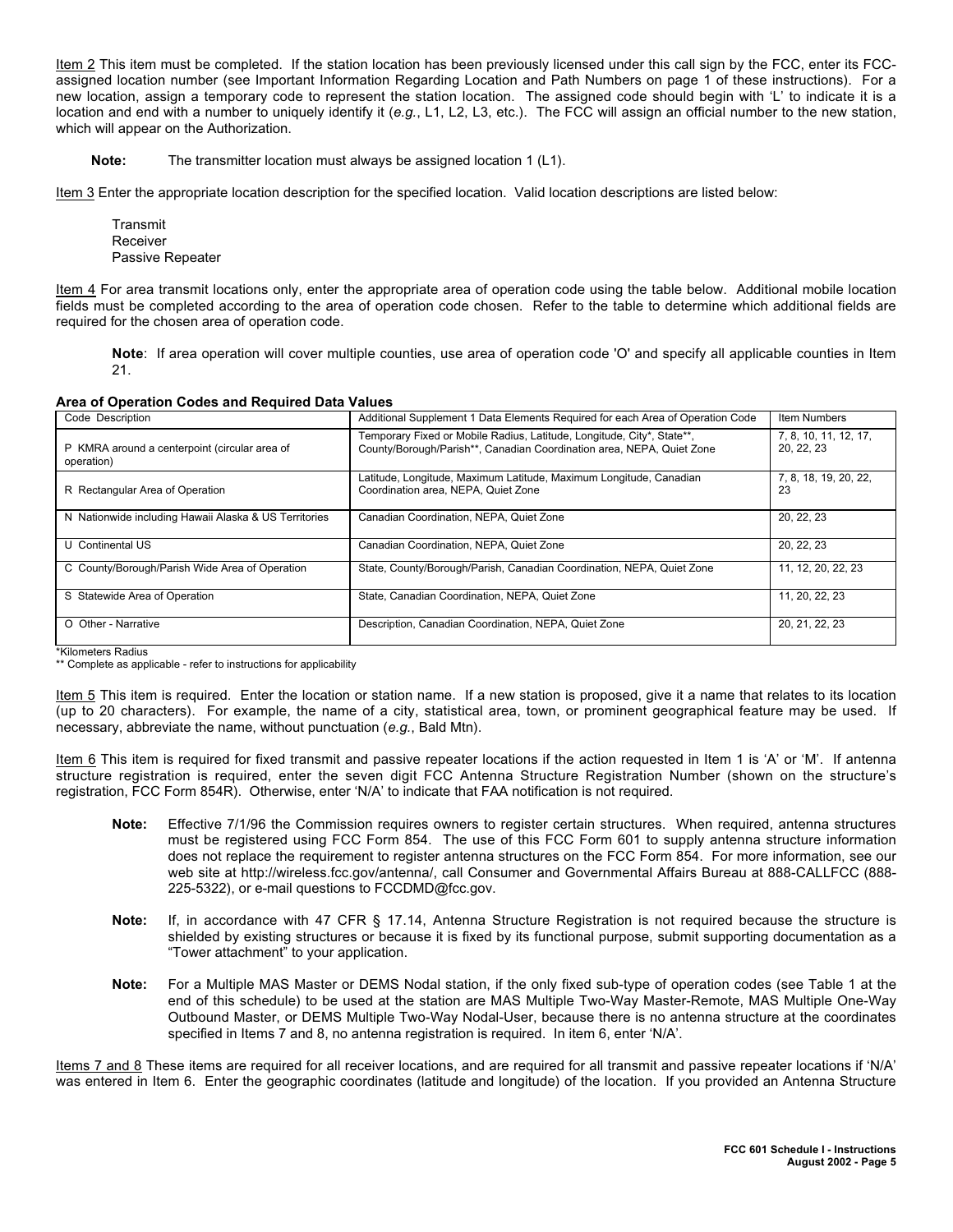Registration Number in Item 6 for a transmit or passive repeater location, then these items are optional (see Important Antenna Structure Registration Information on Page 1 of Schedule I Instructions). For area locations, enter the geographic coordinates as specified in the table in the instructions for Item 4:

If 'P' was entered in Item 4, enter the geographic coordinates of the center point;

If 'R' was entered in Item 4, enter the geographic coordinates of the southeast corner of the rectangular area or box. (See also Items 18 and 19 for the Northwest corner)

Enter the latitude using the format *DD-MM-SS.S*, where the degrees (*DD*) term can have a value in the range of 0 to 90, minutes (*MM*) can range from 0 to 59, and seconds (*SS.S*) can range from 0 to 59.9. In the lower right corner, specify the direction as either N for North or S for South.

Enter the longitude using the format *DDD-MM-SS.S*, where the degrees (*DDD*) term can have a value in the range of 0 to 180, minutes (*MM*) can range from 0 to 59, and seconds (*SS.S*) can range from 0 to 59.9. In the lower right corner, specify the direction as either E for East or W for West.

All coordinates must be referenced to the North American Datum of 1983 (NAD83). This information can be determined in many ways, including a GPS receiver, a 7.5 minute topographical quadrangle map of the area, or you may consult the city or county/borough/parish surveyor in your area. Topographical maps may be purchased from the U.S. Geological Survey, Washington, DC 20242 or from its office in Denver, Colorado 80225.

**Note:** Location coordinates (latitude and longitude) for sites in the Continental United States, Puerto Rico, the U.S. Virgin Islands, Alaska, Hawaii, American Samoa, and Guam must be referenced to the North American Datum of 1983 (NAD83). Coordinates for sites in the Northern Mariana Islands, Wake Island, and Midway Island should be referenced to the applicable local datums. If the source from which you obtain the coordinates still utilizes an older datum (*i.e.*, NAD27, PRD40) you must convert to NAD83. Conversion routines are available through the internet at http://wireless.fcc.gov/uls/utilities/nadcon.html.

Items 9-12

#### **Fixed Locations**

If you answered N/A in Item 6 for a Transmit Location, you must complete Items 9 through 12. If you provided an Antenna Registration Number in Item 6 for a Transmit Location, you must complete Item 12, County/Borough/Parish name. If the Location is a Receiver or Passive Repeater, Items 9 through 12 are not required to be completed.

Item 9 This item must be completed for the Transmit Location. Enter a complete description of the transmit location such as street number and address or other geographic description such as direction and distance from a town or known landmark (i.e., Rt 81, 5 km South of Fairview). P. O. Box Numbers or geographical coordinates are not acceptable for this item.

**NOTE:** For a Multiple MAS Master or DEMS Nodal station, if the only fixed sub-type of operation codes (see Table 1 at the end of this Schedule) to be used at the station are MAS Multiple Two-Way Master-Remote, MAS Multiple One-Way Outbound Master, or DEMS Multiple Two-Way Nodal-User, because there is no antenna structure at the coordinates specified in Items 7 and 8, enter 'Various Locations' in Item 9.

Item 10 This item must be completed with the City in which the Transmitter is located.

Item 11 This item must be completed with the State code in which the Transmitter is located. Refer to FCC Form 601 Main Form Instructions, Appendix II, for a list of valid state, jurisdiction and area codes.

Item 12 This item must be completed with the County/Borough/Parish in which the Transmitter is located unless any of the following pertain to the Transmit Station location:

a) the city entered in Item 10 is an Independent City that is not affiliated with a County/Borough/Parish (i.e., Baltimore, MD)

- b) the State code entered in Item 11 does not have Counties/Boroughs/Parishes (i.e., Puerto Rico, Virgin Islands)
- c) the State code entered in Item 11 is GM, Gulf of Mexico

**NOTE:** If the nearest City, County/Borough/Parish and State are located in a bordering county/borough/parish and/or state, enter a complete description of the location in Item 9 as shown in this example. Complete Item 10 if a City, Town or Village within the Transmitter's County/Borough/Parish is nearby and complete Items 11 and 12 with the County/Borough/Parish and State in which the coordinates are actually located.

Example: 9) (Street) Summit Mtn near Palo Verde, Imperial County, CA 10)(City) 11)(State) AZ 12)(County/Borough/Parish) La Paz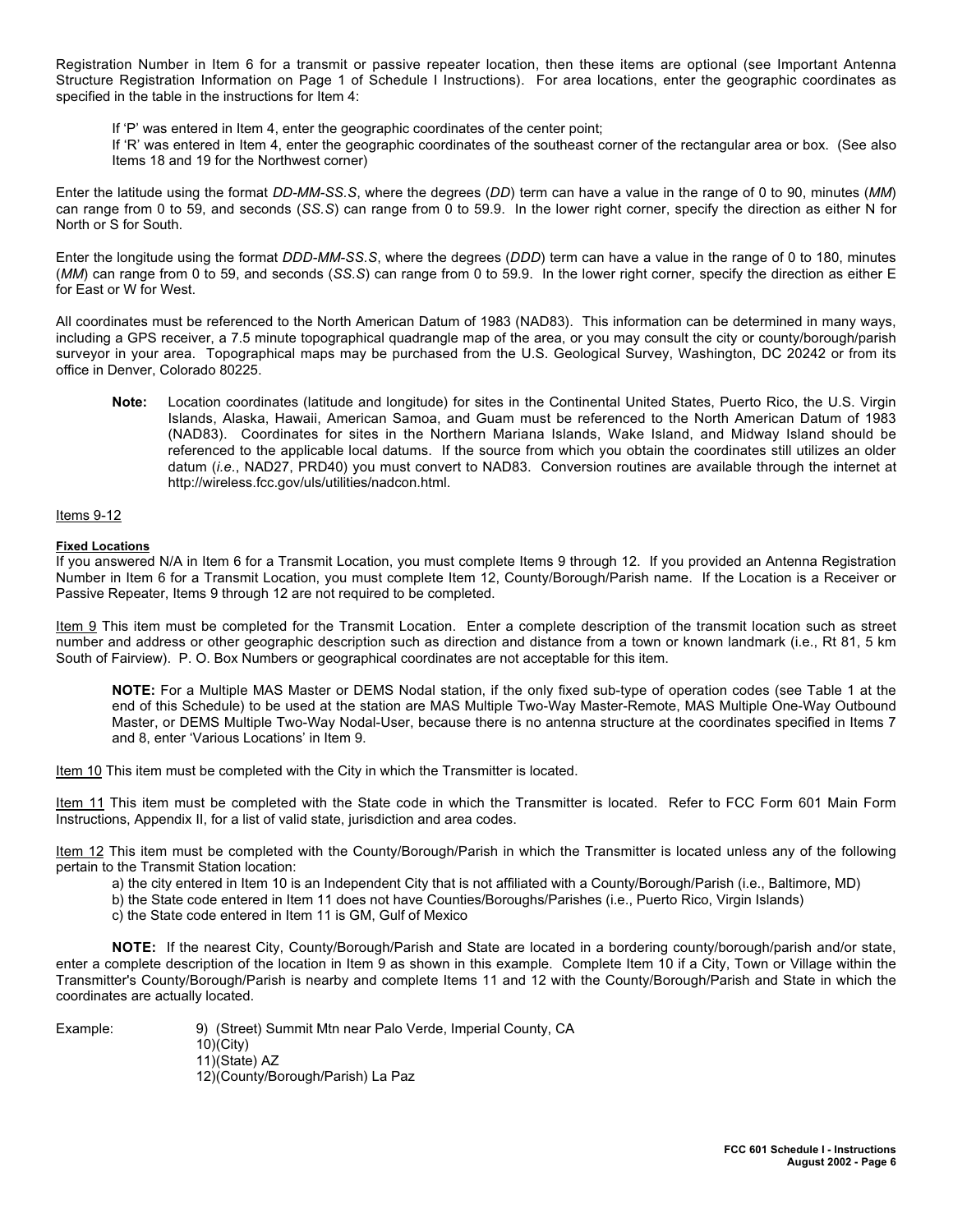#### **Area Locations**

For area locations, respond to Items 9-12 as specified in the table in the instructions for Item 4:

Item 9 This item is not applicable for area locations and should be left blank.

Item 10 If 'P' was entered in Item 4, enter the city or town name of the location in this item. This item is required only if Item 12 is blank.

Item 11 If 'P', 'C', or 'S' was entered in Item 4, enter the State of the location in this item. Refer to FCC 601 Main Form Instructions, Appendix II, for a list of valid state, jurisdiction, and area codes.

Item 12 If 'P' or 'C' was entered in Item 4, enter the County/Borough/Parish of the location in this item. This item is always required for area of operation code 'C'. This item is also required for area of operation code 'P' except when: (a) the city entered in Item 10 is an Independent City that is not affiliated with a County/Borough/Parish (*i.e*., Baltimore, MD), (b) the State entered in Item 11 does not have counties/boroughs/parishes (*i.e.*, Puerto Rico, Virgin Islands), or (c) the State entered in Item 11 is 'GM' (Gulf of Mexico).

**Note:** Items 13-16 only apply to Fixed Locations. If you answered 'N/A' in Item 6 for a Transmit or Passive Repeater Location, you must complete Items 13-16. If you provided an Antenna Registration Number in Item 6 for a Transmit or Passive Repeater Location, Items 13-16 are optional (see Important Antenna Structure Registration Information on page 1 of Schedule I instructions). If the Location is a Receiver, Item 13 must be completed. Items 14-16 are not required.

Item 13 Enter the elevation above mean sea level (AMSL) of the ground at the antenna location. Enter this item in meters, rounded to the nearest tenth. Refer to letter 'a' in the antenna structure figure examples on page 9 of these instructions. This information can be determined in many ways, including a GPS receiver, 7.5 minute topographical quadrangle map of the area, or you may consult the city or county/borough/parish surveyor in your area. Topographical maps may be purchased from the U.S. Geological Survey, Washington, DC 20242 or from its office in Denver, Colorado 80225.

**NOTE:** For a Multiple MAS Master or DEMS Nodal station, if the only fixed sub-type of operation codes (see Table 1 at the end of this Schedule) to be used at the station are MAS Multiple Two-Way Master-Remote, MAS Multiple One-Way Outbound Master, or DEMS Multiple Two-Way Nodal-User, because there is no antenna structure at the coordinates specified in Items 7 and 8, enter '0' (the single digit zero) in Item 13.

Item 14 Enter the height above ground level to the highest point of the **supporting structure only**. Enter this item in meters, rounded to the nearest tenth. For example, if the antenna structure consists of a building/tower combination, include any elevator shaft, flagpole, or penthouse in the **overall** support structure height, but not the antenna, tower, pole, or mast. If the antenna structure is a tower only, include the height of the tower but not the antenna. Refer to letter 'b' in the antenna structure figure examples on page 9 of these instructions.

**NOTE:** For a Multiple MAS Master or DEMS Nodal station, if the only fixed sub-type of operation codes (see Table 1 at the end of this Schedule) to be used at the station are MAS Multiple Two-Way Master-Remote, MAS Multiple One-Way Outbound Master, or DEMS Multiple Two-Way Nodal-User, because there is no antenna structure at the coordinates specified in Items 7 and 8, enter '6.1' in Item 14.

Item 15 Enter the overall height above ground level of the entire antenna structure to the highest point, including any appurtenances. Enter this item in meters, rounded to the nearest tenth. You must include antennas, dishes, obstruction lighting, etc. Refer to letter 'c' in the antenna structure figure examples on page 9 of these instructions.

> **NOTE:** For a Multiple MAS Master or DEMS Nodal station, if the only fixed sub-type of operation codes (see Table 1 at the end of this Schedule) to be used at the station are MAS Multiple Two-Way Master-Remote, MAS Multiple One-Way Outbound Master, or DEMS Multiple Two-Way Nodal-User, because there is no antenna structure at the coordinates specified in Items 7 and 8, enter '6.1' in Item 15.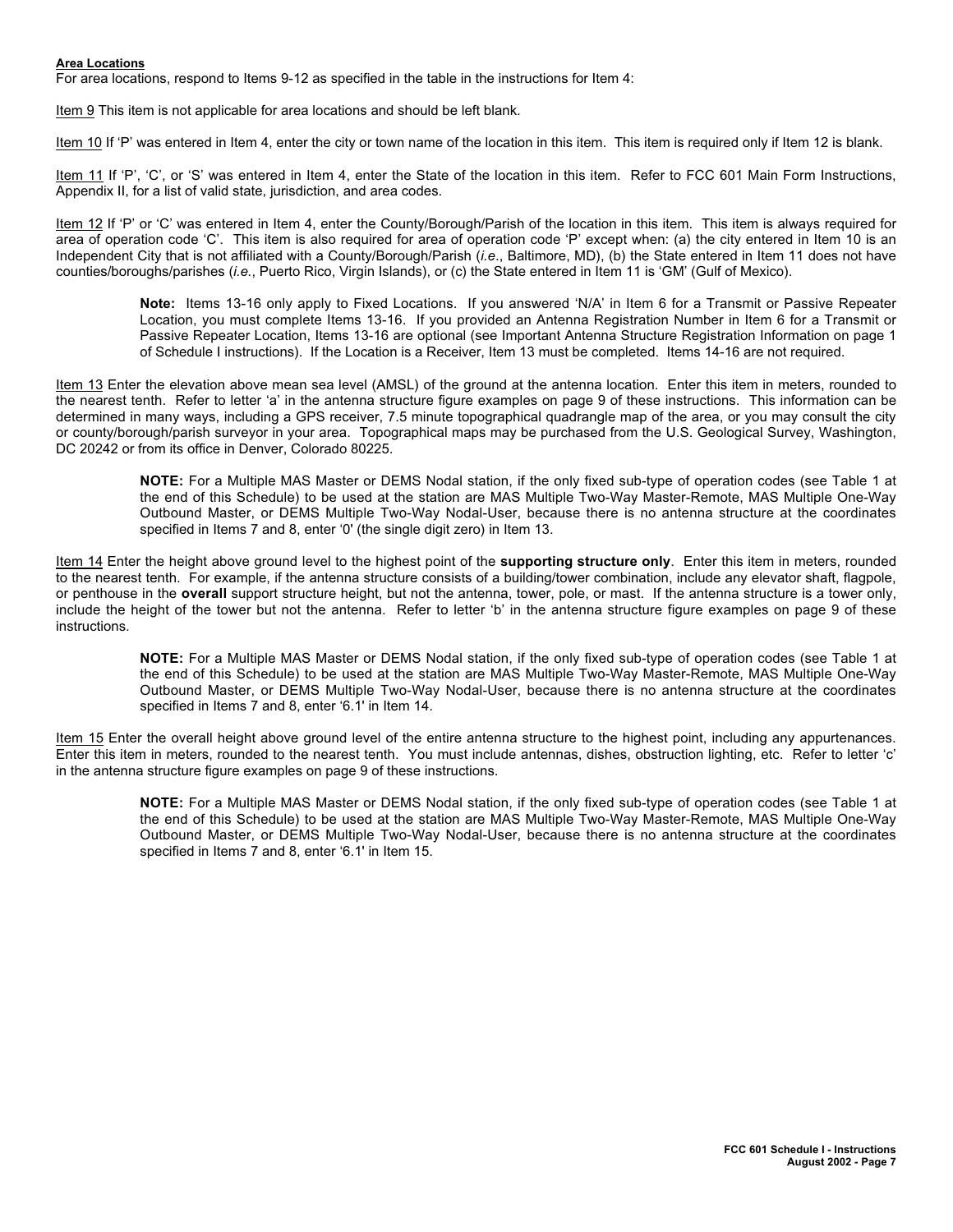Item 16 Enter the code for the type of structure on which the antenna is or will be mounted from the following valid structure types:

| Code Definition |                                                                        |
|-----------------|------------------------------------------------------------------------|
| В               | Building with a side mounted antenna                                   |
| BANT            | Building with Antenna on Top                                           |
| BMAST           | Building with Mast/Antenna on Top                                      |
| <b>BPIPE</b>    | Building with Pipe/Antenna on Top                                      |
| <b>BPOLE</b>    | Building with Pole/Antenna on Top                                      |
| <b>BRIDG</b>    | <b>Bridge</b>                                                          |
| <b>BTWR</b>     | Building with Tower/Antenna on Top                                     |
| MAST            | Self-Support Structure                                                 |
| N/A             | Not Applicable***                                                      |
| NNTANN*         | Antenna Tower Array                                                    |
| NTOWER**        | <b>Multiple Structures</b>                                             |
| PIPE.           | Any Type of Pipe                                                       |
| POLE            | Any Type of Pole, used only to mount an antenna                        |
| RIG             | Oil or Other Type of Rig                                               |
| SIGN            | Any Type of Sign or Billboard                                          |
| SILO            | Any Type of Silo                                                       |
| STACK           | Smoke Stack                                                            |
| TANK            | Any Type of Tank (Water, Gas, etc.)                                    |
| TOWER           | A Free Standing or Guyed Structure Used for Communications Purposes    |
| TREE            | When Used as a Support for an Antenna                                  |
| <b>UPOLE</b>    | Utility Pole/Tower Used to Provide Service (Electric, Telephone, etc.) |

- Valid Tower Arrays. Code definition: The first NN indicates the number of towers in an array. The second NN is optional and indicates the position of that tower in the array (*e.g.,* 3TA2 would identify the second tower in a three-tower array).
- \*\* Valid Multiple Structures. Code Definition: The N indicates the number of structures where multiple antenna structures are present in a multiple structure (Ex.: 2TOWER, 3TANK, 6BANT, 7BMAST).
- \*\*\* Not Applicable Structure Type: This code is only valid to describe the antenna support structure at a location associated with the following types MAS and DEMS stations:

MAS Multiple Two-way Master-Remote MAS Multiple One-way Outbound Master DEMS Multiple Two-way Nodal-User

Item 17 For Area of Operation code 'P', enter the radius of the area of operation. Enter in kilometers, rounded to the nearest tenth.

**Note:** For MAS Mobile Master (mobile-only), indicated by type of operation Multiple Address System on Schedule I Item 3 and sub-type of operation Mobile Master in Item 4a of Supplement 2 - enter 40.5.

For 18 GHz Low Power, indicated by on Schedule I Item 3 - enter 28.0.

Items 18 and 19 These items must be completed for area operations that are defined by a rectangular area or box coordinates (Area of Operation code in Item 4 = 'R'). Enter geographic coordinates (latitude and longitude) of the northwest corner of the rectangular area of box in Items 18 and 19. See Notes in Items 7 and 8 of these instructions for important information regarding coordinates.

Item 20 Respond to this Item only if you are applying for an area location. This item helps the FCC to determine if it will initiate coordination procedures with the Government of Canada. If any part of the area location is in an area that requires frequency coordination with Canada and you intend to operate in this area, enter 'Y'. In the event the applicant needs to submit additional information regarding coordination of a channel assignment with the Government of Canada, this should be attached as an exhibit which references Schedule I, Supplement 1, Item 20. If 'N' is entered, the FCC will not initiate coordination procedures with the Government of Canada and your area of operation will be excluded from these border areas. Appendix I in FCC Form 601 Main Form Instructions contains a list of counties/boroughs, by state, having areas within the various coordination zones and a list of which coordination zones apply for various frequency bands.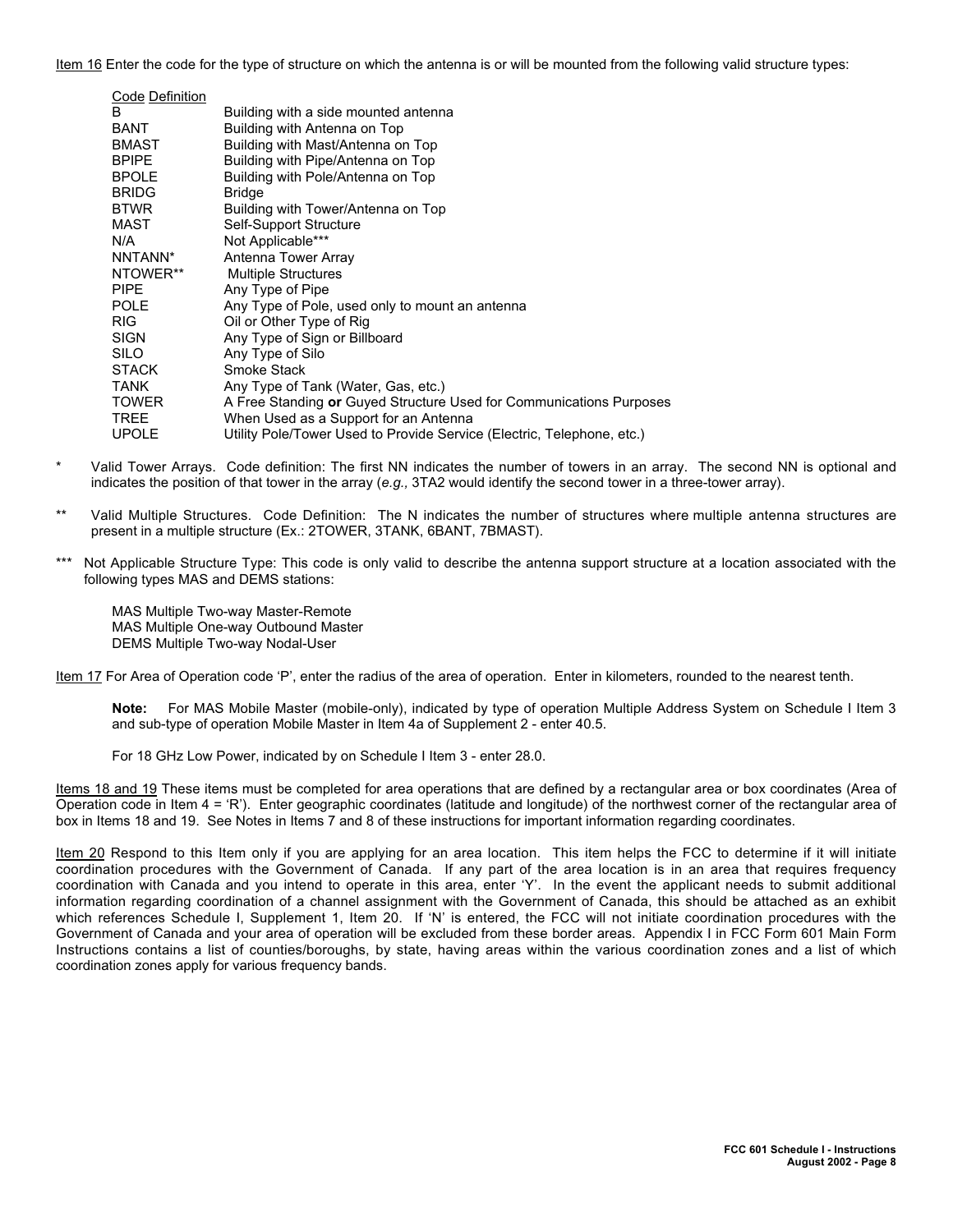Item 21 If the response to Item 4 was 'O', enter a description of the area of operation. P.O. Box numbers or geographic coordinates are not acceptable for Item 21. The use of Other should only be used if the area of operation cannot be described by using codes P, R, C, S, N, or U. Area of operation provided as 'Other' may delay processing of the application.

Item 22 This item is required for compliance with the National Environmental Policy Act of 1969 (NEPA), as amended, 42 U.S.C. 4321-4335. See also Part 1, Subpart I of the FCC rules (47 CFR §§ 1.1301 - 1.1319).

Enter 'Y' if an FCC grant of this application will have a significant environmental effect. Section 1.1307 of the FCC rules lists categories of environmental effects for which applicants must file an environmental assessment. Otherwise enter 'N'. Examples of facilities that may have a significant effect on the environment include:

An antenna structure located in a residential area (as defined by applicable zoning laws) that will utilize high intensity aviation obstruction lighting

A facility located in an officially designated wilderness area, wildlife preserve, or floodplain

A facility that affects a site significant in American history

A facility whose construction involves extensive changes in surface features

Facilities, operations, or transmitters that would cause human exposure to levels of radio frequency radiation in excess of the limits as detailed in § 1.1310 and 2.109 of the Commission's rules.

Item 23 Applicants for stations located in one of the Quiet Zones listed below must notify the proper authority and indicate the date such notification was sent in Item 23.

- 1. National Radio Astronomy Observatory, Green Bank, Pocahontas County, West Virginia. The quiet zone is located within Virginia, West Virginia, and Garrett County, Maryland and bounded by 39 degrees 15' N on the north, 78 degrees 30' W on the east, 37 degrees 30' N on the south, and 80 degrees 30; W on the west. Contact the National Radio Astronomy Observatory, P.O. Box 2, Green Bank, West Virginia 24944.
- 2. Arecibo Observatory, Puerto Rico. The quiet zone consists of the islands of Puerto Rico, Desecheo, Mona, Vieques, and Culebra. Contact the Interference Office, Arecibo Observatory, HC 3 Box 53995, Arecibo, Puerto Rico 00612.

**Antenna Structure Figure Examples:**

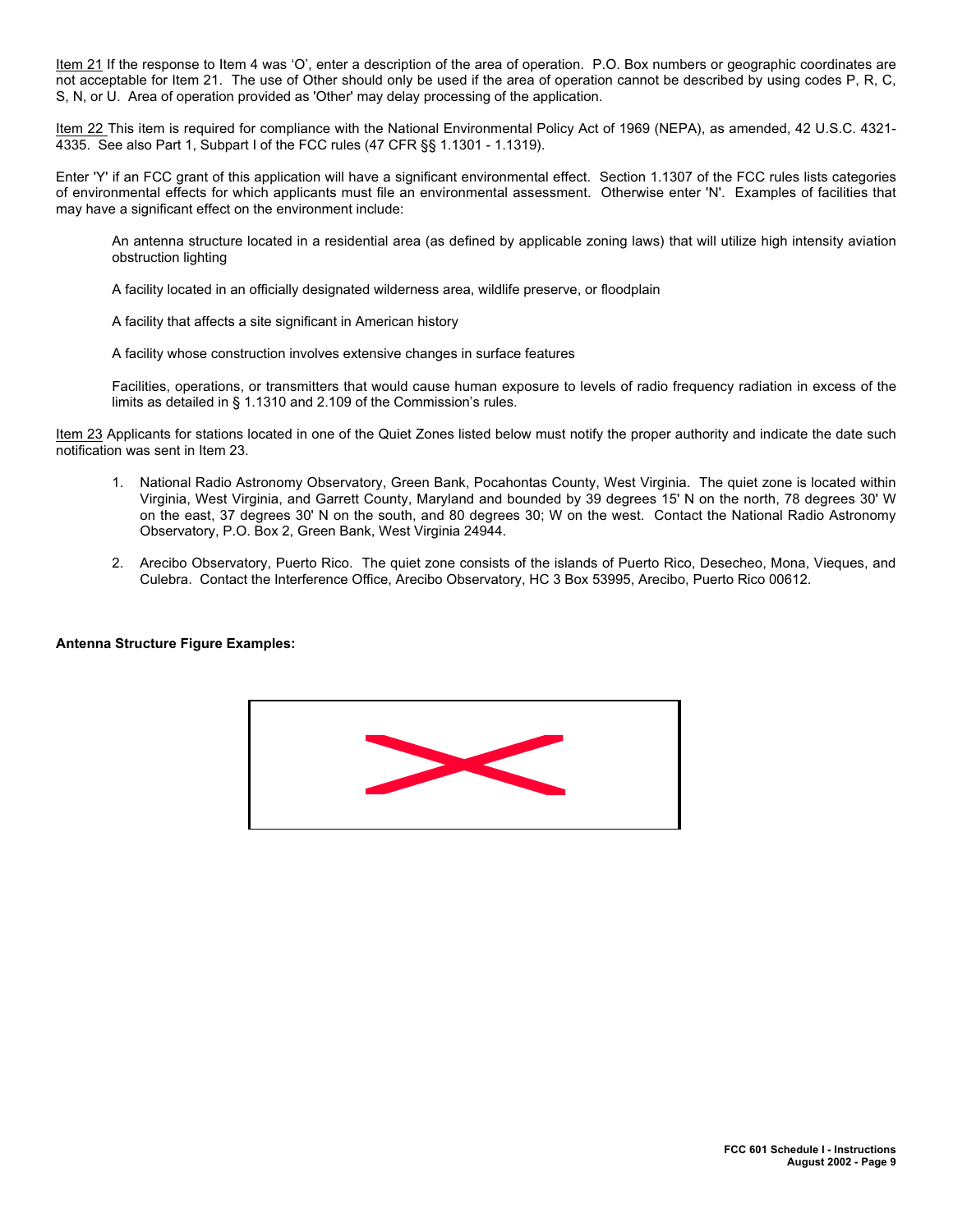#### **Instructions for Schedule I Supplement 2 - Path Data**

This Supplement must be completed only when a transmission path is to be added, modified, or deleted. For purposes of filing this application, a 'path' is defined as the transmitting antennas (along with their height, orientation, and polarization); the final receiver (if present) and any associated passive repeaters. File as many copies of Supplement 4 (Frequency Data) as necessary to describe all transmitters and frequencies associated with each transmission path. Transmission paths are linked on Supplement 2 and Supplement 4 by Item 2, path number, located respectively on each supplement (see Important Information Regarding Location and Path Numbers on page 1 of Schedule I instructions).

A Supplement 2 must be completed for each transmission path added, modified, or deleted. If you are adding a new transmission path, complete a Supplement 2 for each transmission path to be added, and a Supplement 4 (Frequency Data) for all transmitters and frequencies on the new path. If you are modifying a transmission path, in addition to Items 1 through 3, complete only the items that have changed for each transmission path. If you are deleting a transmission path, only Items 1 through 3 are required. Transmission paths that are currently licensed under this call sign by the FCC will continue to be shown on the Authorization as is, unless a specific action is requested in this Supplement.

**Note:** If a path is deleted, the transmitter and frequency data that is linked to the path will automatically be deleted and will no longer be part of your authorization.

Refer to Table 2 on pages 17 & 18 of Schedule I instructions for assistance in filling out Supplements 2 and 4. Table 2 indicates the fields and their values that are applicable for various path types. For Permanent Fixed Point-to-Point paths, enter the actual value used for each item on Supplement 2, or leave blank if not applicable.

## **Transmit Location**

This section identifies the transmit location and path number of the transmission paths. Transmit location information is entered on Supplement 1 of Schedule I. Path information is entered in the remaining sections of Supplement 2.

Item 1 Enter the transmit location name as entered in Item 5 of Supplement 1.

Item 2 Enter the path number. If the path has been previously licensed under this call sign by the Commission, enter its FCC-assigned path number (see Important Information Regarding Location and Path Numbers on page 1 of Schedule I instructions). If you are adding a new path to the transmit location as part of this filing, assign a code to represent the path. Number each new path consecutively, beginning each assigned path number with 'P' to indicate it is a path and end with a number to uniquely identify it (*e.g.*, P1, P2, P3, etc.). A single transmitter can have multiple paths. Path numbers need only be unique for each transmitting antenna and final receiver (if present). The FCC will assign an official number to the new path, which will appear on the Authorization.

Item 3 This item indicates the action the applicant wants the FCC to take on the path specified in Item 2. Enter only one action per copy of Supplement 2. Enter 'A' to Add a New Path, 'M' to Modify an Existing Path, or 'D' to Delete an Existing Path.

If 'A' is entered, complete all remaining items on this supplement (Items 4 through 32). Also complete as many copies of Supplement 4 (Frequency Data) as necessary to describe all transmitters and frequencies associated with the new path. If 'M' is entered, in addition to completing Items 1 through 3, complete only those Items of 4 through 32 that are being modified (enter new data only). If the modification also affects transmitters or frequencies, also complete as many copies of Supplement 4 as necessary to describe the transmitter or frequency modifications (enter new data only). Modification of a path will affect all parameters of that path. If 'D' is entered, only complete Items 1 through 3. Deletion of a path will delete the entire path, including all frequencies.

**Note:** To add one path and modify another, complete two Supplement 2 forms.

Item 4a This item is to be completed for MAS (Multiple Address System) and DEMS (Digital Electronic Message Service) stations only, as entered in Item 3 on main Schedule I. This item further classifies various MAS and DEMS operations. Enter the sub-type of operation codes for the path. Enter only one sub-type of operation code for each path.

## Fixed Two-way MAS Master-Remote or DEMS Nodal-User

Normal fixed MAS master-remote or DEMS nodal-user two-way operation, with single fixed master/nodal, located at the coordinates stated in Items 7 and 8 of Supplement 1, transmitting to four or more MAS remotes or any number of DEMS users, and remotes/users transmitting back to master/nodal. Two of Supplement 2 must be filed for this sub-type, one for the master/nodal-to-remotes/user path, and one for the remotes/user-to-master/nodal path.

#### Fixed One-way Outbound MAS Master

A fixed MAS master, located at the coordinates stated in Items 7 and 8 of Supplement 1, transmitting to four or more receiveonly remotes. Only one Supplement 2 must be filed for this sub-type for the master-to-remote path.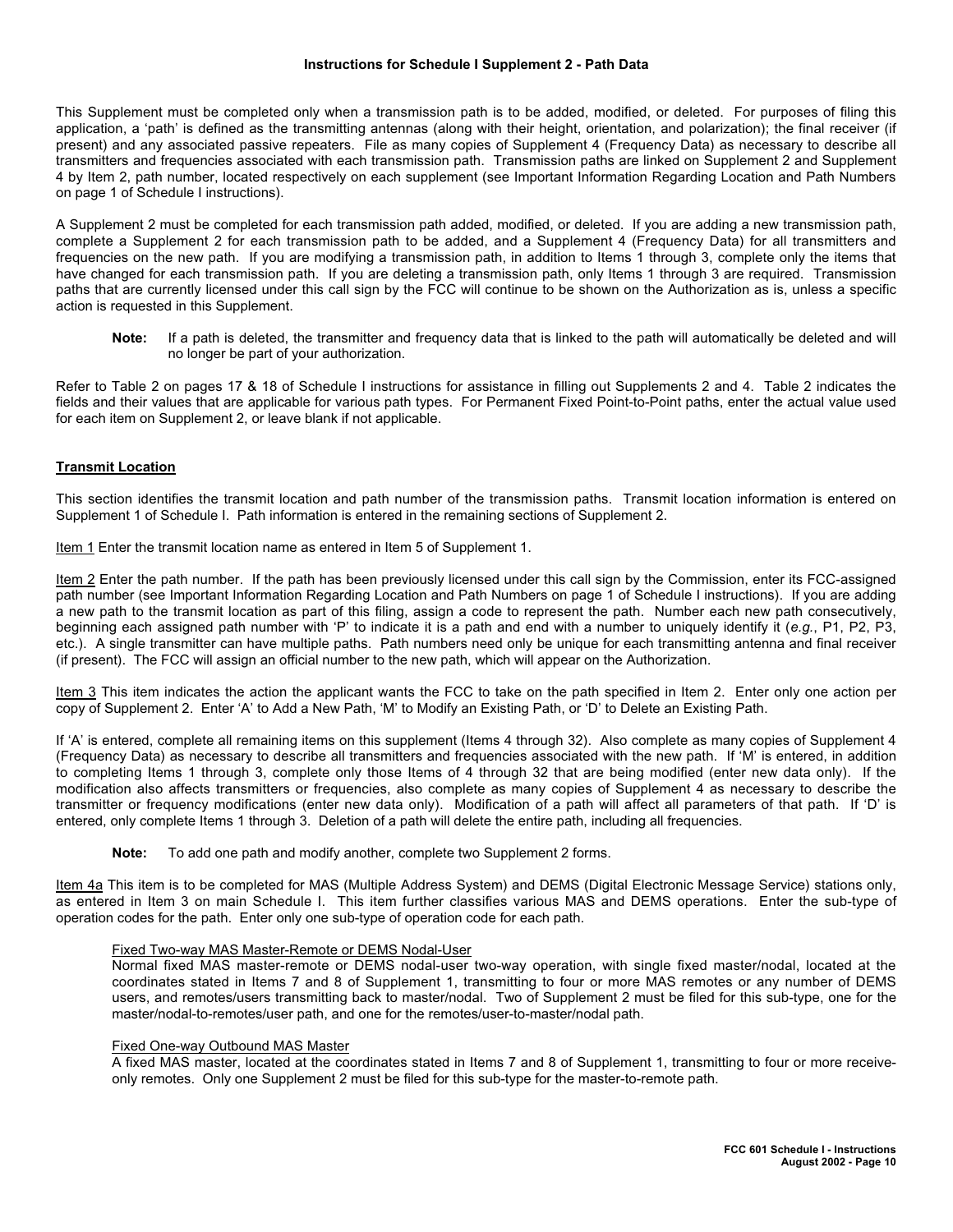#### Fixed One-way Inbound MAS Master

Four or more remotes transmitting to a receive-only fixed master, located at the coordinates stated in Items 7 and 8 of Supplement 1. Only one Supplement 2 must be filed for this sub-type for the remote-to-user path.

### Multiple Two-way MAS Master-Remote or DEMS Nodal-User (DEMS only permitted under waiver)

Multiple MAS masters or DEMS nodals at unspecified locations within an area around the coordinates stated in Items 7 and 8 of Supplement 1, transmitting to at least four multiple receive-only MAS remotes or any number of DEMS users and remotes/users transmitting back to multiple masters/nodals. Two of Supplement 2 must be filed for this sub-type, one for the master/nodal-to-remote/user path, and one for the remote/user-to-master/nodal path.

#### Multiple One-way Outbound MAS Master

Multiple MAS masters at unspecified locations within an area around the coordinates stated in Items 7 and 8 of Supplement 1. Only one Supplement 2 must be filed for this sub-type for the master-to-remote path.

### Mobile MAS Master (Mobile-only)

Mobile master(s) at unspecified locations within an area described in items 7, 8, and 17 of Supplement 1. A path code should not be filed for this subtype (see Note in Item 4b).

#### Mobile MAS Master (Non-Mobile-only)

Mobile master(s) added to the authorization of an existing MAS station and associated with the fixed location of that existing MAS station. A path code should not be filed for this subtype (see the Note in Item 4b).

**Notes:** For MAS, sub-types of operation Fixed Two-way MAS Master-Remote, Fixed One-way Outbound MAS Master, and Fixed One-way Inbound MAS Master, each must be licensed separately from each other. Do not enter these subtypes of operation together on the same license. Multiple Two-way MAS Master-Remote, Multiple One-way Outbound MAS Master, and Mobile MAS Master sub-types of operation may be licensed by themselves or in conjunction with any valid MAS sub-type of operation code. A Mobile MAS Master Sub-type can only be used in conjunction with other sub-types if they operate on the same frequency.

For DEMS, Fixed Two-way DEMS Nodal-User or Multiple Two-way DEMS Nodal-User sub-types of operation may be licensed either by themselves or in combination with each other.

Item 4b Enter the path code (only one for each path) for the MAS/DEMS type of operation. See Table 1 on page 16 of Schedule I instructions for a list of path codes.

**Note:** Path codes are not collected for the following types of operation, as their path codes are predefined and shown within the parentheses: Permanent Fixed Point to Point (PP), Temporary Fixed/Mobile (MM), Multiple Address System Mobile Only (MM), 18 GHz Low Power (MM), 31 GHz (MM), 38 GHz (MM).

#### **Transmit Antenna**

Items 5 and 6 Enter the name of the manufacturer and model number of the transmit antenna.

Item 7 Enter the height above ground to the center of the final radiating element. Enter this item in meters, rounded to the nearest tenth. For a parabolic dish antenna, this is the height to the center of the dish. For a periscope antenna system, this is the height to the center of the reflector. In all cases, the height should not exceed the overall height of the structure with appurtenances.

Item 8 Enter the beamwidth (degrees, rounded to one decimal place) of the transmitting antenna. That is, enter the angular distance between the half power points of the antenna's main lobe in the horizontal plane. For omnidirectional antennas, enter '360'.

Item 9 Enter the gain of the transmitting antenna over an isotropic radiator in dBi, rounded to one decimal place.

Items 10-12 If a diversity antenna is used, complete Items 10 through 12 with the antenna height above ground level, beamwidth, and gain for the diversity antenna. See instructions for Items 7 through 9.

Item 13 For fixed stations only, enter the elevation angle of the antenna (rounded to the nearest degree), measured in degrees from the horizontal up to the center line of radiation of the antenna. If the antenna tilts down (depression angle), indicate with a minus sign.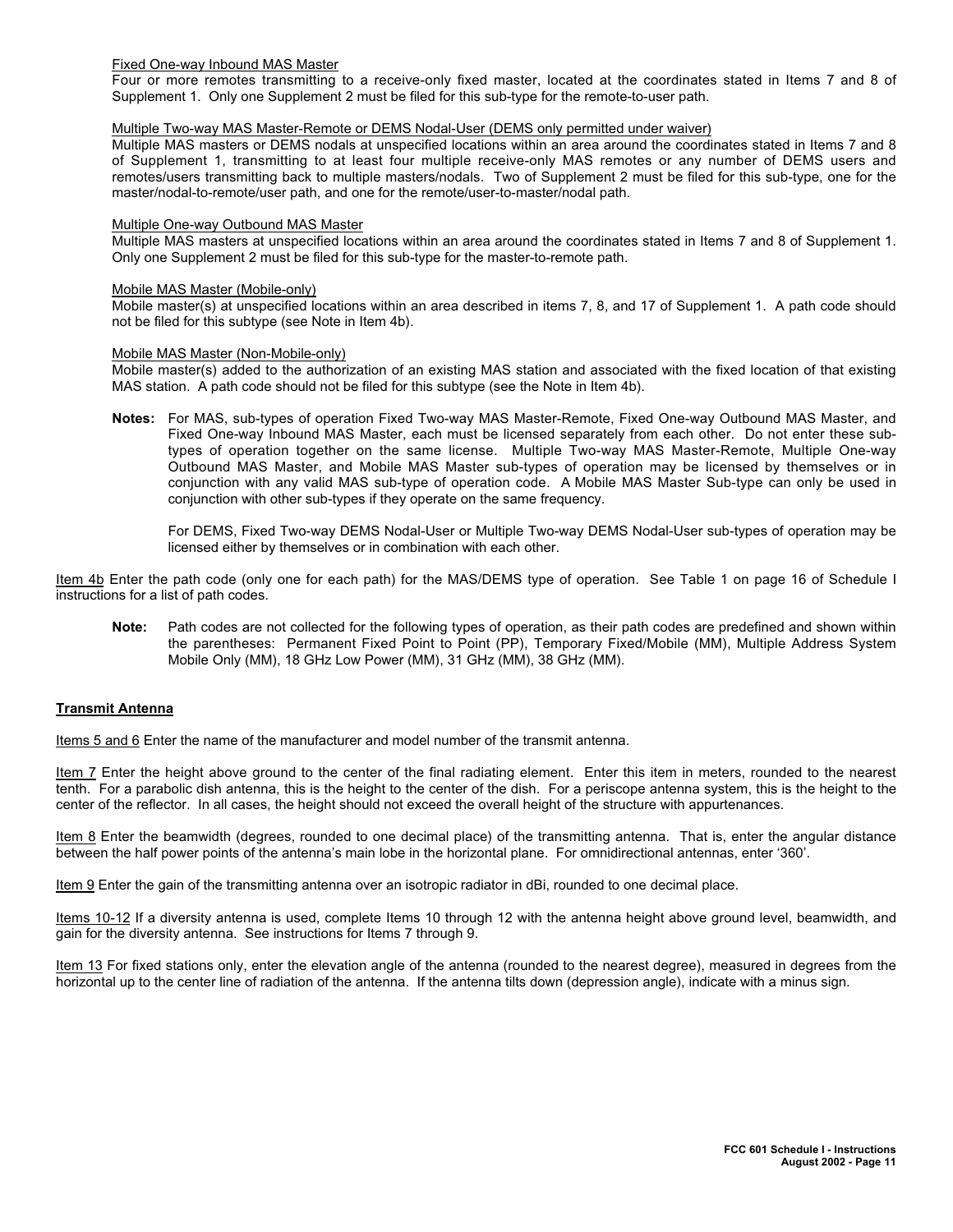Item 14 Indicate polarization with the following codes:

V – Vertical H – Horizontal R – Right-hand circular L – Left-hand circular S - Variable

For linear polarization other than horizontal or vertical, the polarization should be stated in degrees measured from the vertical, with angles between 1 and +89 degrees denoting the outgoing electric field vector displacement in the clockwise direction, and angles between -1 and -89 degrees denoting the outgoing electric field vector displacement in the counterclockwise direction. For a periscope antenna system, enter the expected polarization of the signal radiated off the reflector.

Item 15 Enter the azimuth, clockwise from True North (degrees, rounded to one decimal place), from the station to the receive site or to the first passive repeater, if any, on this transmission path.

For omnidirectional antennas, enter '360'. For a directional antenna without a fixed azimuth -- as with temporary, mobile, Multiple Address Remote, or Digital Electronic Message stations -- enter 999.

Item 16 Enter the height and width of the periscope reflector, if used. Enter this item in meters, rounded to the nearest tenth.

Item 17 Enter the separation distance between the transmit antenna and the periscope reflector, if used. Enter this item in meters, rounded to the nearest tenth.

Item 18 If the final receiver is located outside of the United States, enter the name of the country and attach an exhibit explaining the circumstances.

Item 19 If this path includes a passive repeater, enter 'Y'. Supplement 3 requests information about passive repeaters. If none, enter 'N'.

Item 20 If the application proposes installation or reorientation of a transmitting antenna that operates with a frequency in the 5925-6875 MHZ band and is aimed within 2 degrees of the geostationary satellite orbit, enter 'Y' and submit, as an exhibit, a justification for waiver. Otherwise, enter 'N'.

### **Final Receiver**

Item 21 Enter the receiver location name as entered in Supplement 1, Item 5 of this application for the station at the far end of the transmission path. For a receive only station, enter a name that relates to its location. For example, the name of a city, town, or geographic feature may be used.

Items 22 and 23 Enter the name of the manufacturer and model number of the receiving antenna.

Item 24 Enter the call sign of the station at the far end of the transmission path. This is the station that will receive the transmissions of this path on the frequencies entered in Item 4 and 5 of Supplement 4. For a receive-only station or a new station, leave this item blank.

Item 25 Enter the height above ground level to the center of the receiving antenna. Enter this item in meters, rounded to the nearest tenth. For a parabolic dish antenna, this is the height to the center of the dish. For a periscope antenna system, this is the height to the center of its reflector.

Item 26 Enter the beamwidth (degrees, rounded to one decimal place) of the receiving antenna. That is, enter the angular distance between the half power points of the antenna's major lobe in the horizontal plane. For omnidirectional antennas, enter '360'.

Item 27 Enter the gain of the receiving antenna over an isotropic radiator in dBi, rounded to one decimal place.

Item 28 Enter the height above ground level to the center of the diversity receiving antenna. Enter this item in meters, rounded to the nearest tenth. For a parabolic dish antenna, this is the height to the center of the dish. For a periscope antenna system, this is the height to the center of its reflector.

Item 29 Enter the beamwidth (degrees, rounded to one decimal place) of the diversity receiving antenna. That is, enter the angular distance between the half power points of the antenna's major lobe in the horizontal plane. For omnidirectional antennas, enter '360'.

Item 30 Enter the gain of the diversity receiving antenna over an isotropic radiator in dBi, rounded to one decimal place.

Item 31 Enter the height and width of the receiving periscope reflector, if used. Enter this item in meters, rounded to the nearest tenth.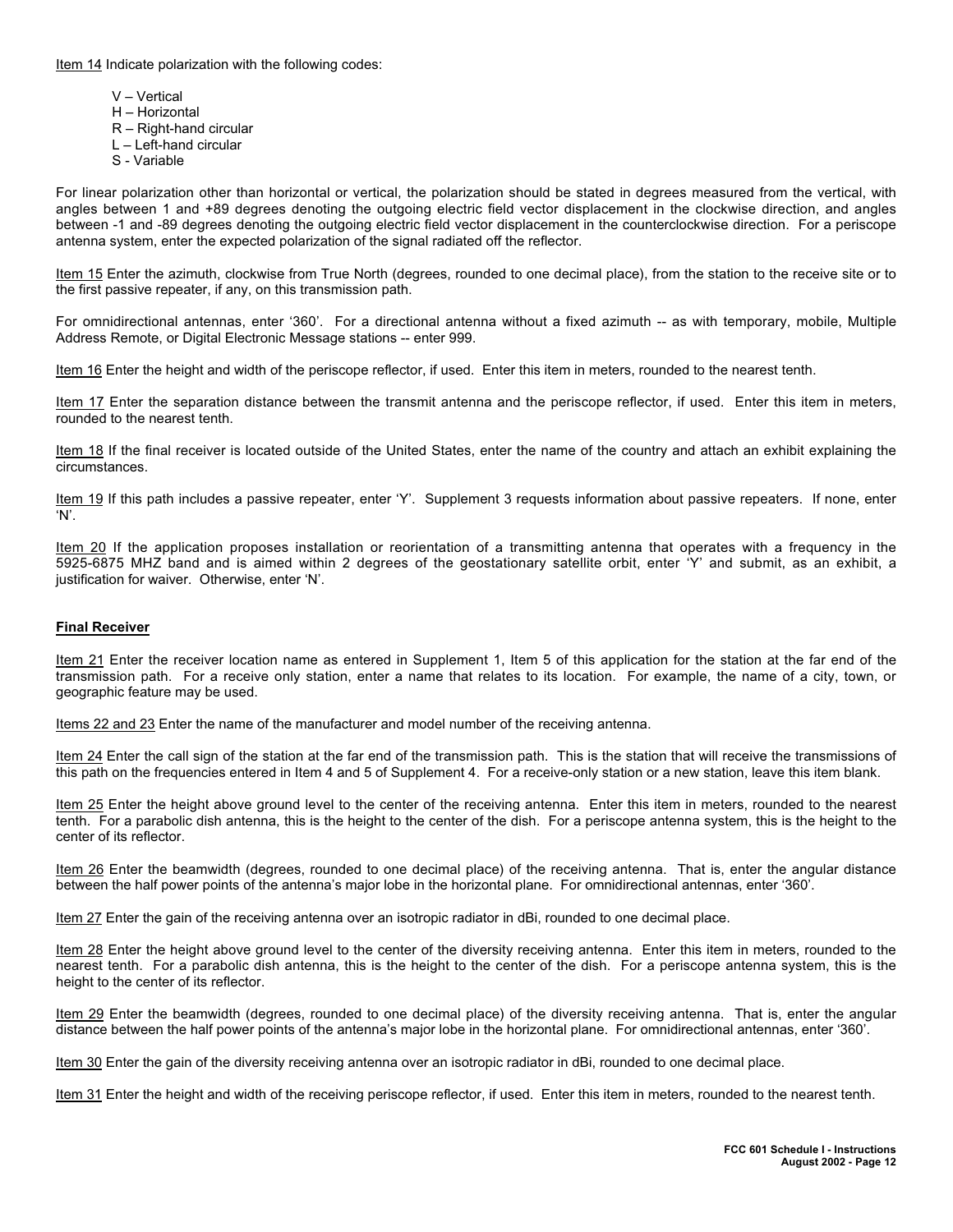Item 32 Enter the separation distance between the receive antenna and the periscope reflector, if used. Enter this item in meters, rounded to the nearest tenth.

## **Instructions for Schedule I Supplement 3 - Passive Repeaters (PR)**

This Supplement must be completed only when a passive repeater is to be added, modified, or deleted. Each transmission path may have one or more passive repeaters. Each Supplement 3 describes one passive repeater. If you have more than one passive repeater, submit an additional Supplement 3 for each. If you are adding a new passive repeater, complete a Supplement 3 for each passive repeater to be added. If you are modifying an existing passive repeater, in addition to Items 1 through 5, complete only the items that have changed for each passive repeater. If you are deleting a passive repeater, only Items 1 through 5 are required. Passive repeaters that are currently licensed under this call sign by the FCC will continue to be shown on the Authorization as is, unless a specific action is requested in this Supplement.

#### **Transmit Location**

This section identifies the transmit location and path numbers on which the passive repeater is located. Transmit location information is entered on Supplement 1 of Schedule I. Path information is entered on Supplement 2 of Schedule I.

Item 1 Enter the transmit location name as entered in Item 5 of Supplement 1.

Item 2 Enter the path number on which the passive repeater is located, as entered on Supplement 2, Item 2.

Item 3 This item indicates the action the applicant wants the FCC to take on the specified passive repeater. Enter 'A' for Add, 'M' for Modify, or 'D' for Delete.

Enter only one action per copy of Supplement 3. To add one passive repeater and modify another, complete two Supplement 3 forms. At least one Supplement 2, Path Data, must be filed if you add or modify a passive repeater. Deletion of a path (Supplement 2) will delete the entire path, including all passive repeaters on that path.

#### **Passive Repeater Information**

Item 4 If the passive repeater has been previously licensed under this call sign by the FCC, enter its FCC-assigned passive repeater identification number (see Important Information Regarding Location and Path Numbers on page 1 of Schedule I instructions).

Item 5 The passive repeater sequence number is used to identify the sequence of passive repeaters on a specific path (see Important Information Regarding Location and Path Numbers on page 1 of Schedule I instructions). Passive Repeater Sequence #1 would receive the signal from the transmitter and Passive Repeater Sequence #2 would receive the signal from Passive Repeater Sequence #1, and so forth. For a new passive repeater, or to reassign the sequence number of an existing passive repeater, enter the new passive repeater sequence number.

**Note:** If a passive repeater sequence is reassigned, a Supplement 3 must be completed and attached for every passive repeater on the path that is being assigned a new passive repeater sequence number.

Item 6 Enter the passive repeater location name as entered on Supplement 1, Item 5.

Items 7 and 8 Enter the name of the manufacturer and model number of the passive repeater antenna.

Item 9 Enter the height above ground level to the center of the reflector or back-to-back dishes. Enter this item in meters, rounded to the nearest tenth.

Items 10 and 11 For back-to-back dishes, enter the gain of the receiving (RX) and transmitting (TX) antennas, over an isotropic radiator in dBi, rounded to one decimal place.

Item 12 Enter the height and width of the periscope reflector, if used. Enter this item in meters, rounded to the nearest tenth.

Item 13 Indicate polarization with the following codes:

- V Vertical
- H Horizontal
- R Right-hand circular
- L Left-hand circular
- S Variable

For linear polarization other than horizontal or vertical, the polarization should be stated in degrees measured from the vertical, with angles between 0 and +89 degrees denoting the outgoing electric field vector displacement in the clockwise direction, and angles between 0 and -89 degrees denoting the outgoing electric field vector displacement in the counterclockwise direction. For a periscope antenna system, enter the expected polarization of the signal radiated off the reflector.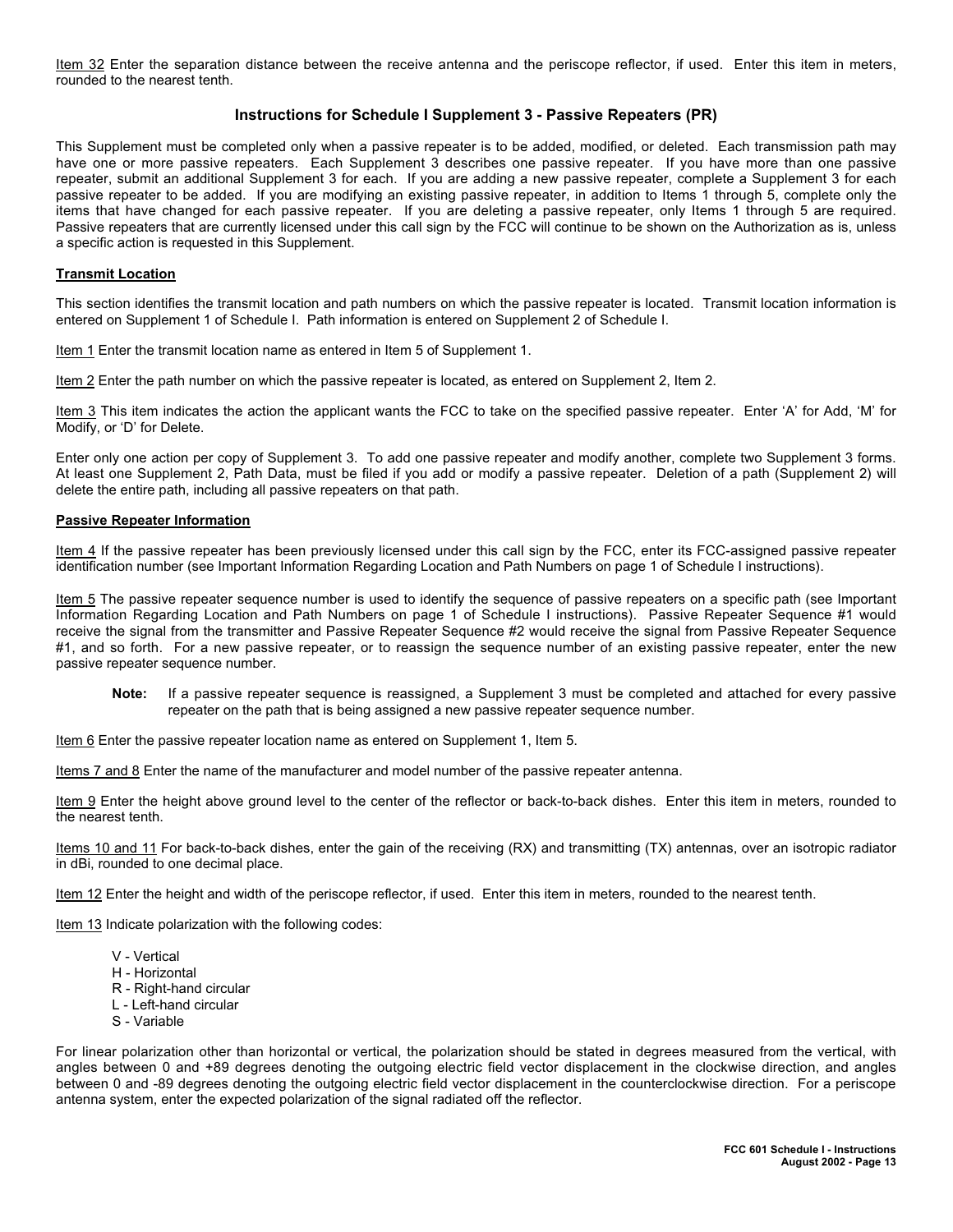Item 14 Enter the azimuth, clockwise from True North (degrees, rounded to one decimal place), from this passive repeater to the receive site or to the next passive repeater, if any, on this transmission path.

#### **Instructions for Schedule I Supplement 4 - Frequency Data**

If the application purpose indicated on the FCC 601 Main Form is New, file as many Supplement 4's (Frequency Data) as necessary to describe all transmitters and frequencies associated with each transmission path represented by a Supplement 2 (Path Data). Frequency data for each transmission path must be listed on a separate Supplement 4 (refer to the instructions on Supplement 2 for information about entering and assigning paths and path numbers).

If the application purpose indicated on the FCC 601 Main Form is Amendment, Modification, or Renewal/Modification, complete as many Supplement 4's (Frequency Data) as necessary to describe all frequency data being amended, added, modified, or deleted. Transmitters and frequency data for each transmission path must be listed on a separate Supplement 4. If the proposed amendment or modification does not affect any transmitter or frequency data, it is not necessary to complete Supplement 4. Similarly, if the proposed amendment or modification changes transmitter or frequency data but does not affect any transmit path data, it is not necessary to complete Supplement 2.

> **Note:** Deletion of a path using Supplement 2 (Path Data) will delete the entire path, including all the transmitters and frequencies on that path. Modification of a path using Supplement 2 (Path Data) will affect all transmitters and frequencies associated with that path.

Refer to Table 2 on pages 17 & 18 of these instructions for assistance in filling out Supplement 4. Table 2 indicates the fields and their values that are applicable for various path types.

#### **Transmitter Location Information**

This section identifies the transmit location and path for the listed transmitters and frequency data. Transmit location information is entered on Supplement 1 of Schedule I. Path data information is entered on Supplement 2 of Schedule I.

Item 1 Enter the transmit location name as entered in Item 5 of Supplement 1.

Item 2 Enter the path number, as entered in Item 2 of the corresponding Supplement 2 (Path Data). Paths are defined in the instructions for Supplement 2. Refer to those instructions for information about entering and assigning path numbers.

#### **Frequency Information**

This section must be completed only when frequencies or transmitters are to be added, modified, or deleted. If you are adding new frequencies, complete all items in this section for each frequency to be added. If you are modifying a frequency (*i.e.*, changing from one operating frequency to a different operating frequency), enter the existing and new frequencies in the appropriate boxes in Items 4 and 5. If you are modifying attributes of existing frequencies, in addition to Items 3, 4, and 5 (if applicable), complete only the items that have changed for each listed frequency. If you are deleting a frequency, only Items 3, 4, and 5 (if applicable) are required. Frequencies that are currently licensed under this call sign by the FCC will continue to be shown on the Authorization as is, unless a specific action is requested in this section.

Item 3 This item indicates the action the applicant wants the FCC to take on the specified frequency(ies). Enter 'A' for Add, 'M' for Modify, or 'D' for Delete.

Items 4 and 5 Enter one frequency or one frequency band per line (*e.g.*, 952.00625 or 1990-2110, as listed in the rules). Enter frequencies in MHz. To request more than 4 frequencies or frequency bands on a given path, file multiple copies of Supplement 4.

To add frequencies on a path, enter the specific frequencies in Megahertz (MHz) in the box labeled 'New' in Item 4. If applying for a frequency band, show the lower and upper frequencies in the box labeled 'New' in Items 4 and 5.

To modify a frequency or frequency band on a path, enter the existing frequency or frequency band in Items 4 and 5 labeled 'Existing' and enter the new frequency or frequency band in Items 4 and 5 labeled 'New'.

**Note:** For Subfrequency operation of a Multiple Address System (MAS) (as entered in Item 3 on Schedule I), enter only the assignable center frequency of the 12.5 kHz or 25.0 kHz MAS channel requested, and explain the details of subfrequency use on a supplemental showing. For multiple contiguous 6 MHz channels in the 18142-18580 MHz band, enter the frequency band spanning from 3 MHz below the center frequency of the lowest assignable channel to 3 MHz above the center frequency of the highest assignable channel of each contiguous band of channels (e.g., if all 73 channels are desired, enter 18142-18580).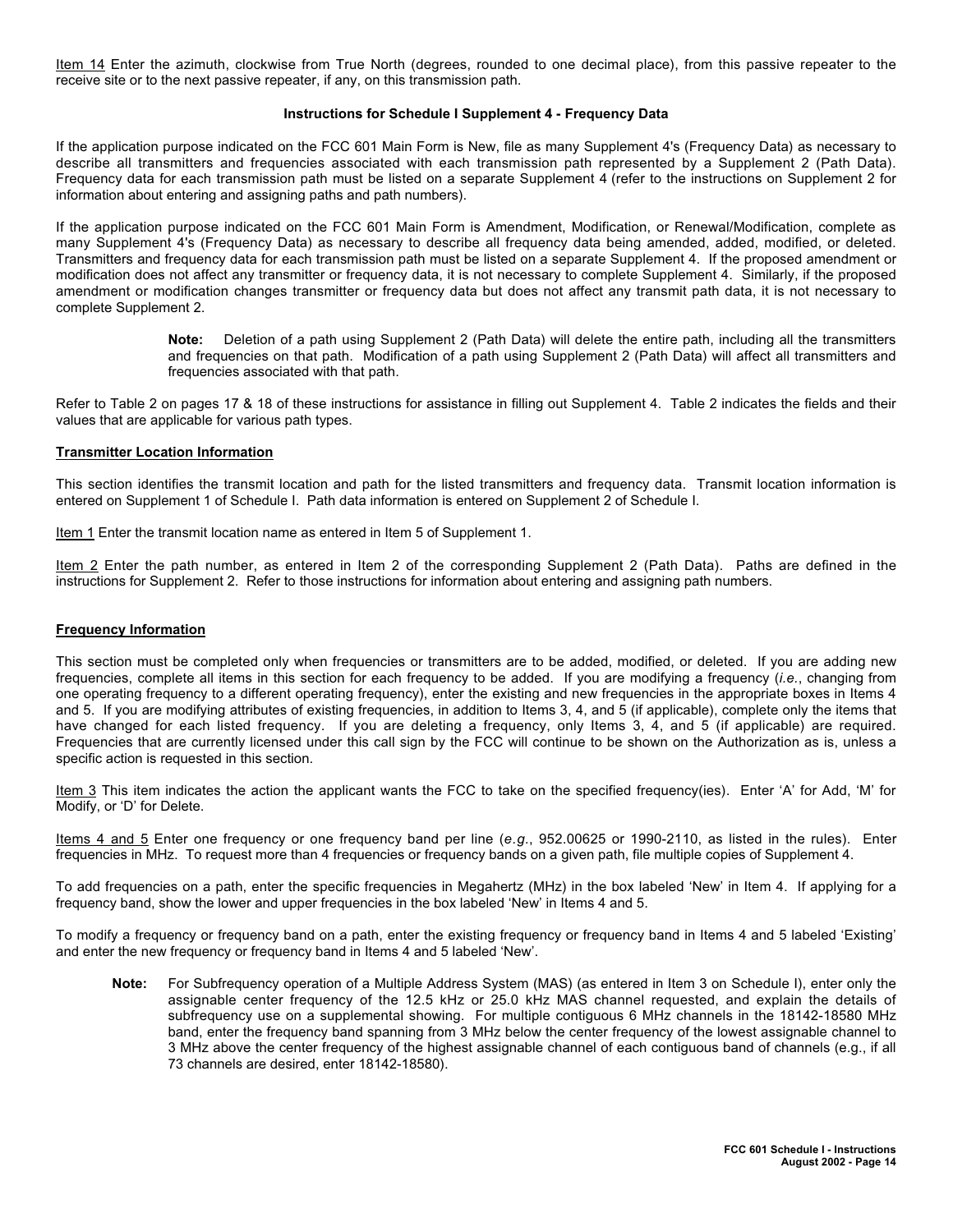**Note:** For Broadcast Auxiliary applications, specify the requested channel by its center frequency for single channel operation or specify the specific frequency bands for band-wide operation. (For example, an application for an STL station operating in the 6875- 7125 MHz band should list 6887.5 MHz for the first channel, while a TV Pickup could list 6875-7125 if requesting authority for all 10 channels.)

Item 6 Enter the tolerance or frequency stability (in percent) of the transmitter under the conditions in which it will be operated. Normally, this is the same as the type accepted/notification value.

Item 7 Enter the Effective Isotropic Radiated Power (EIRP), in dBm rounded to one decimal place, radiated off the transmitting antenna. For a periscope antenna system, this is the anticipated EIRP radiated off its reflector. If Automatic Transmitter Power Control transmitters are used, specify the maximum EIRP. Do not enter the coordinated or nominal transmit power.

Item 8 Enter the full emission designator of the transmitter, composed of its necessary bandwidth and emission type. (See Sections 2.201 and 2.202 for further information on emission and bandwidth designation.)

- **Note:** In order to modify an Emission Designator (Item 8), and its associated Baseband Digital Rate (Item 9) and Digital Modulation Type (Item 10), complete Items 3, 4, and if necessary, 5. Provide **all** existing and all new emission designators that will be in use for the frequency shown in Items 4 and 5, for which you intend to be licensed. If necessary, also provide the associated baseband digital rate and type for each emission designator. Do not provide emission designators that are no longer to be used. Emission designators not listed will be deleted from the listed frequency.
- **Note:** For Subfrequency operation of a Multiple Address System (MAS) (as entered in Item 3 on Schedule I), enter an assignable channel emission designator comprising the full assignable channel bandwidth and the subfrequency emission type, and an additional emission designator for each emission actually used on subfrequencies within the assignable channel (e.g., for a 1K20D1D emission operating on a subfrequency of an assignable 12.5 kHz MAS channel, enter 12K5D1D and 1K20D1D), and explain the details of subfrequency use on a supplemental showing. For multiple contiguous 6 MHz channels in the 18142-18580 MHz band, enter all emission designators to be used on any of the 6 MHz channels in the band, regardless of specific frequency/emission block plans.

Item 9 For digital systems, enter the baseband digital rate in kbps (kilobits per second).

Item 10 For digital systems, enter the digital modulation type.

Item 11 Enter the transmitter manufacturer.

Item 12 Enter the transmitter model number.

Item 13 Automatic Transmitter Power Control (ATPC) is a feature that automatically adjusts transmitter output power based on path fading detected at the far-end receivers. Enter 'Y' or 'N' to indicate use of ATPC.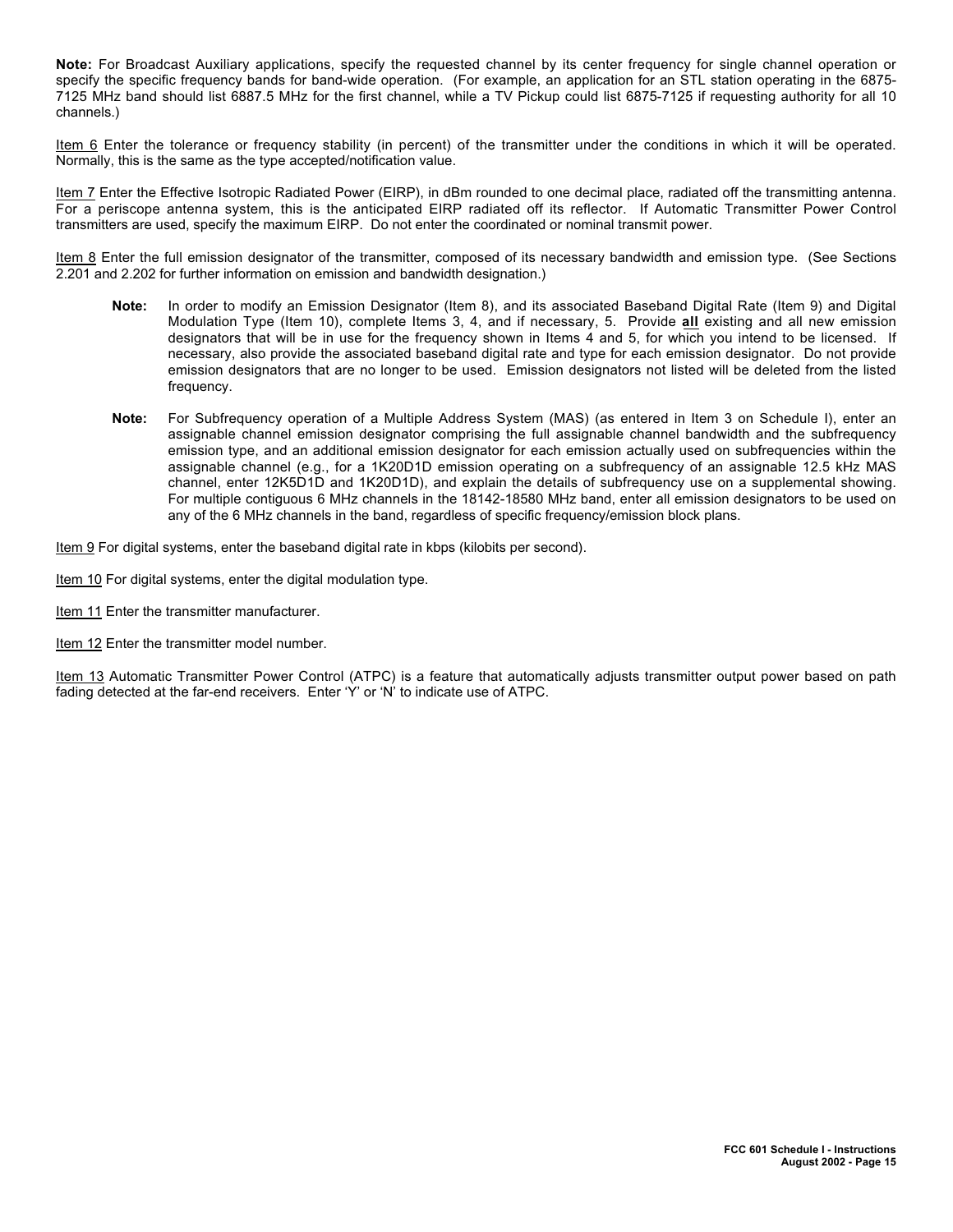**Table 1 - Type of Operation Codes/Station Classes/Transmit Location Types/Path Codes**

| Type of<br><b>Operation</b><br>Code | <b>Station</b><br><b>Class</b> | Transmit<br>Location<br><b>Type</b> | Sub-Type<br>of<br><b>Operation</b> | rable 1 - Type of Operation Oodes/Olation Olasses/Transmit Eocation Types/Fath Oodes<br><b>Description</b> | Path Type        | Path<br>Code | Radio<br>Services* |
|-------------------------------------|--------------------------------|-------------------------------------|------------------------------------|------------------------------------------------------------------------------------------------------------|------------------|--------------|--------------------|
| F                                   | <b>FXO</b>                     | Fixed                               | N/A                                | Permanent Fixed Point-to-Point                                                                             | N/A              | PP           | OFS, CF, BAF       |
| M                                   | <b>FXO</b>                     | Fixed                               | FT.                                | Fixed Two-way Master-Remote                                                                                | Master to Remote | MR           | <b>OFS</b>         |
|                                     |                                |                                     |                                    |                                                                                                            | Remote to Master | <b>RM</b>    | <b>OFS</b>         |
| ${\sf M}$                           | <b>FXO</b>                     | Fixed                               | FO                                 | Fixed One-way Outbound Master                                                                              | Master to Remote | MR           | <b>OFS</b>         |
| M                                   | <b>FXO</b>                     | Fixed                               | FI.                                | Fixed One-way Inbound Master                                                                               | Remote to Master | <b>RM</b>    | <b>OFS</b>         |
| M                                   | <b>MO</b>                      | Area                                | MM                                 | Mobile (mobile-only)                                                                                       | Mobile           | MM           | <b>OFS</b>         |
| M                                   | <b>FXO</b>                     | Fixed                               | <b>MM</b>                          | Mobile Master (with other MAS types)                                                                       | Mobile           | <b>MM</b>    | <b>OFS</b>         |
| M                                   | <b>FXO</b>                     | Fixed                               | MT                                 | Multiple Two-way Master-Remote                                                                             | Master to Remote | <b>MR</b>    | <b>OFS</b>         |
|                                     |                                |                                     |                                    |                                                                                                            | Remote to Master | RM           | <b>OFS</b>         |
| M                                   | <b>FXO</b>                     | Fixed                               | <b>MO</b>                          | Multiple One-way Outbound Master                                                                           | Master to Remote | <b>MR</b>    | <b>OFS</b>         |
| D                                   | <b>FXO</b>                     | Fixed                               | FD.                                | Fixed Two-way Nodal-User                                                                                   | Nodal to User    | <b>NU</b>    | CE, PE             |
|                                     |                                |                                     |                                    |                                                                                                            | User to Nodal    | <b>UN</b>    | CE, PE             |
| D                                   | <b>FXO</b>                     | Fixed                               | <b>MD</b>                          | Multiple Two-way Nodal-User                                                                                | Nodal to User    | <b>NU</b>    | CE, PE             |
|                                     |                                |                                     |                                    |                                                                                                            | User to Nodal    | <b>UN</b>    | CE, PE             |
| T.                                  | FX5                            | Area                                | N/A                                | <b>Temporary Fixed</b>                                                                                     | N/A              | MM           | OFS, CF, CT, TP    |
| T.                                  | <b>MO</b>                      | Area                                | N/A                                | Mobile                                                                                                     | N/A              | MM           | OFS, CF, CT, TP    |
| $\mathsf{T}$                        | MO <sub>5</sub>                | Area                                | N/A                                | <b>Temporary Fixed/Mobile</b>                                                                              | N/A              | МM           | OFS, CF, CT, TP    |
| $\overline{18}$                     | <b>FXO</b>                     | Area                                | N/A                                | 18 GHz Low Power                                                                                           | N/A              | MM           | <b>OFS</b>         |
| 31                                  | <b>FXO</b>                     | Area                                | N/A                                | 31 GHZ                                                                                                     | N/A              | MM           | <b>OFS</b>         |
| 38                                  | <b>FXO</b>                     | Area                                | N/A                                | 38 GHz                                                                                                     | N/A              | <b>MM</b>    | OFS, CF            |

\*Radio Service OFS = MW, MG, WR, WA, WM BAF = TS, TI, TB, TT, AS, AI, AB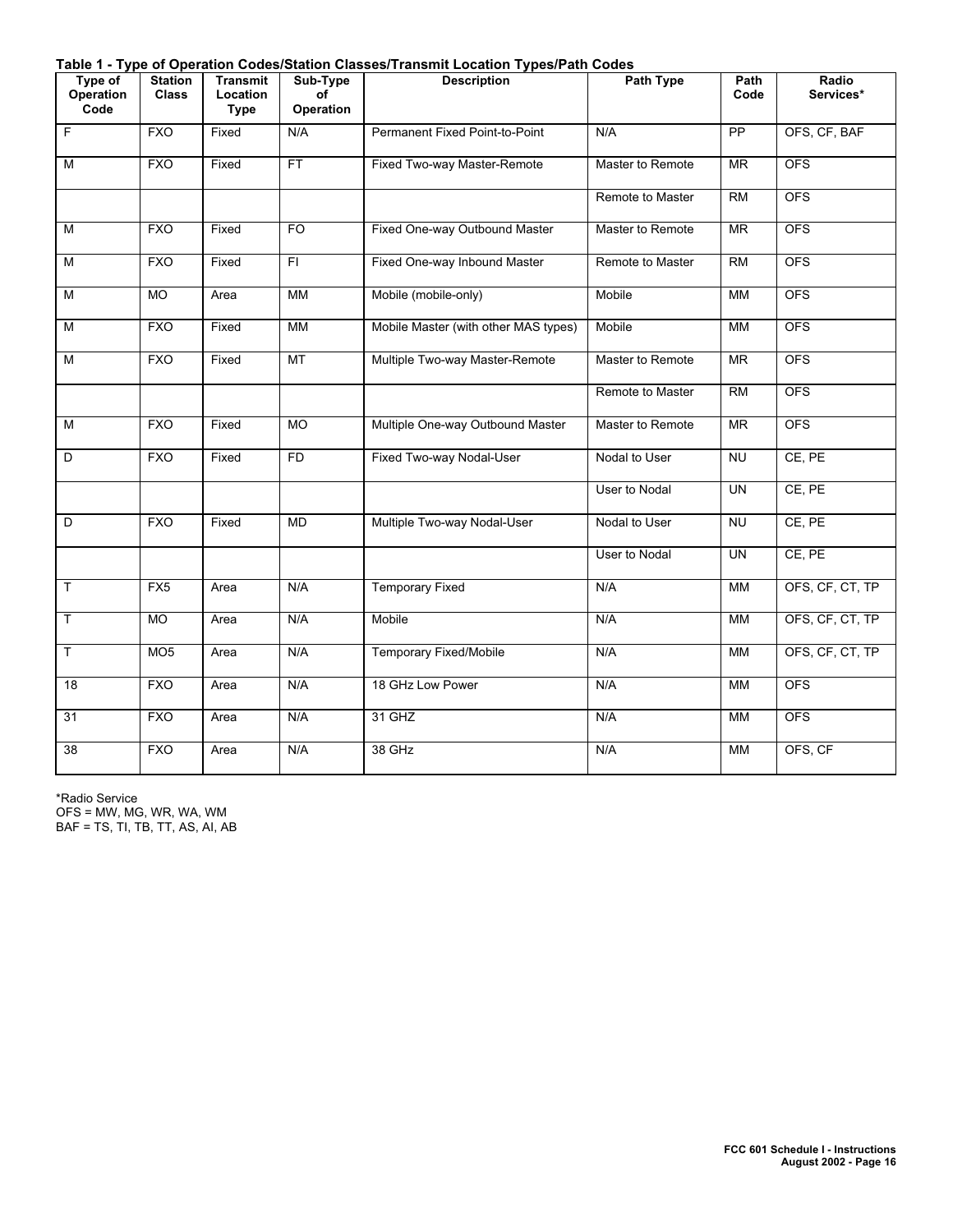\* = Required items

- = Optional items, based on your particular system

| <b>SUPPLEMENT AND ITEM</b>                | <b>PATH CODE</b>                                                                                                                                                                                    |                                                                                                                                                             |                                                                                |  |
|-------------------------------------------|-----------------------------------------------------------------------------------------------------------------------------------------------------------------------------------------------------|-------------------------------------------------------------------------------------------------------------------------------------------------------------|--------------------------------------------------------------------------------|--|
| <b>Supplement 2 - Path Data</b>           | <b>MR</b> or NU                                                                                                                                                                                     | <b>RM or UN</b>                                                                                                                                             | MМ                                                                             |  |
| 5) Antenna Manufacturer*                  | Enter the Actual Value: except<br>paths for MAS or DEMS Sub-<br>Type of Operation Multiple Two-<br>way Master-Remote/Nodal-User<br>and Multiple One-way Outbound<br>Master, enter the Typical Value | Enter the Typical Value                                                                                                                                     | Enter the Typical Value                                                        |  |
| 6) Antenna Model Number*                  | Enter the Actual Value: except<br>paths for MAS or DEMS Sub-<br>Type of Operation Multiple Two-<br>way Master-Remote/Nodal-User<br>and Multiple One-way Outbound<br>Master, enter the Typical Value | Enter the Typical Value                                                                                                                                     | Enter the Typical Value                                                        |  |
| 7) Height to Center of Antenna*           | Enter the Actual Value: except<br>paths for MAS or DEMS Sub-<br>Type of Operation Multiple Two-<br>way Master-Remote/Nodal-User<br>and Multiple One-way Outbound<br>Master, enter 6.1 meters        | Enter 6.1 meters                                                                                                                                            | Enter 6.1 meters                                                               |  |
| 8) Beamwidth*                             | 360 degrees                                                                                                                                                                                         | Enter the Typical Value                                                                                                                                     | Enter the Typical Value                                                        |  |
| 9) Antenna Gain*                          | Enter the Actual Value                                                                                                                                                                              | Enter the Typical Value                                                                                                                                     | Enter the Typical Value                                                        |  |
| 10) Diversity Antenna Height              | N/A                                                                                                                                                                                                 | N/A                                                                                                                                                         | N/A                                                                            |  |
| 11) Diversity Beamwidth                   | N/A                                                                                                                                                                                                 | N/A                                                                                                                                                         | N/A                                                                            |  |
| 12) Diversity Antenna Gain                | N/A                                                                                                                                                                                                 | N/A                                                                                                                                                         | N/A                                                                            |  |
| 13) Elevation (Tilt) Angle                | N/A                                                                                                                                                                                                 | N/A                                                                                                                                                         | N/A                                                                            |  |
| 14) Polarization*                         | Enter the Actual Value                                                                                                                                                                              | Enter the Actual Value                                                                                                                                      | Enter the Actual Value                                                         |  |
| 15) Azimuth*                              | Enter 360 degrees                                                                                                                                                                                   | Enter 999: except if beamwidth =<br>360 degrees, then azimuth = 360<br>degrees                                                                              | Enter 999: except if beamwidth =<br>360 degrees, then azimuth = 360<br>degrees |  |
| 16) Periscope Dimensions-Hgt/Width        | N/A                                                                                                                                                                                                 | N/A                                                                                                                                                         | N/A                                                                            |  |
| 17) Periscope Separation                  | N/A                                                                                                                                                                                                 | N/A                                                                                                                                                         | N/A                                                                            |  |
| 18) Is final receiver located outside US? |                                                                                                                                                                                                     |                                                                                                                                                             |                                                                                |  |
| 19) Passive Repeater on Path?             | N/A                                                                                                                                                                                                 | N/A                                                                                                                                                         | N/A                                                                            |  |
| 20) Geostationary ARC?                    | N/A                                                                                                                                                                                                 | N/A                                                                                                                                                         | N/A                                                                            |  |
| 21) Receiver Location Name                | N/A                                                                                                                                                                                                 | N/A                                                                                                                                                         | N/A                                                                            |  |
| 22) Receiver Antenna Manufacturer*        | Enter the Typical Value                                                                                                                                                                             | Enter the Actual Value: except<br>paths for MAS or DEMS Sub-<br>Type of Operation Multiple Two-<br>way Master-Remote/Nodal-User,<br>enter the Typical Value | Enter the Typical Value                                                        |  |
| 23) Receiver Antenna Model Number*        | Enter the Typical Value                                                                                                                                                                             | Enter the Actual Value: except<br>paths for MAS or DEMS Sub-<br>Type of Operation Multiple Two-<br>way Master-Remote/Nodal-User,<br>enter the Typical Value | Enter the Typical Value                                                        |  |
| 24) Receiver Call Sign                    | N/A                                                                                                                                                                                                 | N/A                                                                                                                                                         | N/A                                                                            |  |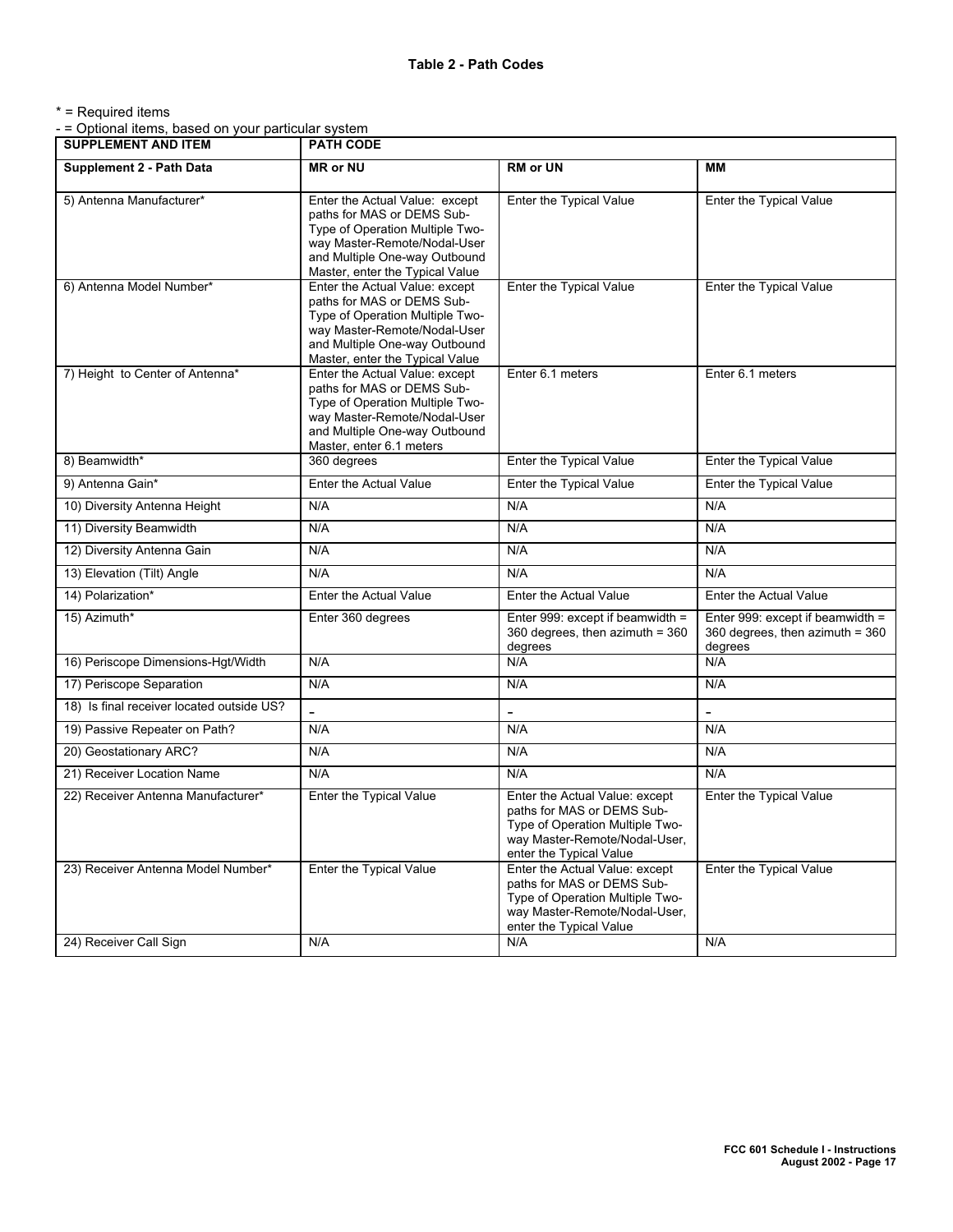| <b>SUPPLEMENT AND ITEM</b>          | <b>PATH CODE</b>        |                                                                                                                                                    |                         |
|-------------------------------------|-------------------------|----------------------------------------------------------------------------------------------------------------------------------------------------|-------------------------|
| Supplement 2 - Path Data            | <b>MR or NU</b>         | <b>RM or UN</b>                                                                                                                                    | MМ                      |
| 25) Height to Center of Rx Antenna* | Enter 6.1 meters        | Enter the Actual Value: except<br>paths for MAS or DEMS Sub-Type<br>of Operation Multiple Two-way<br>Master-Remote/Nodal-User, enter<br>6.1 meters | Enter 6.1 meters        |
| 26) Rx Antenna Beamwidth*           | Enter the Typical Value | Enter 360 degrees                                                                                                                                  | Enter the Typical Value |
| 27) Rx Antenna Gain*                | Enter the Typical Value | Enter the Actual Value                                                                                                                             | Enter the Typical Value |
| 28) Diversity Rx Antenna Height     | N/A                     | N/A                                                                                                                                                | N/A                     |
| 29) Diversity Rx Antenna Beamwidth  | N/A                     | N/A                                                                                                                                                | N/A                     |
| 30) Diversity Rx Antenna Gain       | N/A                     | N/A                                                                                                                                                | N/A                     |
| 31) RX Periscope Dimensions         | N/A                     | N/A                                                                                                                                                | N/A                     |
| 32) RX Periscope Separation         | N/A                     | N/A                                                                                                                                                | N/A                     |

| Supplement 4 - Frequency Data  | <b>MR or NU</b>                                                                                                                                                                                    | <b>RM</b> or UN                 | MМ                                    |
|--------------------------------|----------------------------------------------------------------------------------------------------------------------------------------------------------------------------------------------------|---------------------------------|---------------------------------------|
| 6) Tolerance*                  | Enter the Actual Value                                                                                                                                                                             | Enter the Actual Value          | <b>Enter Highest Used Value</b>       |
| 7) EIRP                        | <b>Enter Highest Used Value</b>                                                                                                                                                                    | <b>Enter Highest Used Value</b> | <b>Enter Highest Used Value</b>       |
| 8) Emission Designator*        | Enter the Actual Value                                                                                                                                                                             | Enter the Actual Value          | Enter Highest Used Value <sup>1</sup> |
| 11) Transmitter Manufacturer*  | Enter the Actual Value: except paths<br>for MAS or DEMS Sub-Type of<br>Operation Multiple Two-way Master-<br>Remote/Nodal-User and Multiple<br>One-way Outbound Master, enter<br>the Typical Value | Enter the Typical Value         | Enter the Typical Value               |
| 12) Transmitter Model Number*  | Enter the Actual Value: except<br>Multiple Two-way Master-Remote,<br>enter the Typical Value                                                                                                       | Enter the Typical Value         | <b>Enter the Typical Value</b>        |
| 13) Automatic Tx Power Control | Enter the Actual Value                                                                                                                                                                             | Enter the Actual Value          | Enter the Actual Value                |

<sup>1</sup> For Emission Designators for Type of Operation MAS and Sup-Type Mobile Master, those with the widest bandwidths and most general emission types are the highest used values; for band-wide requests, do not enter more than 4 such emission designators to satisfy this requirement.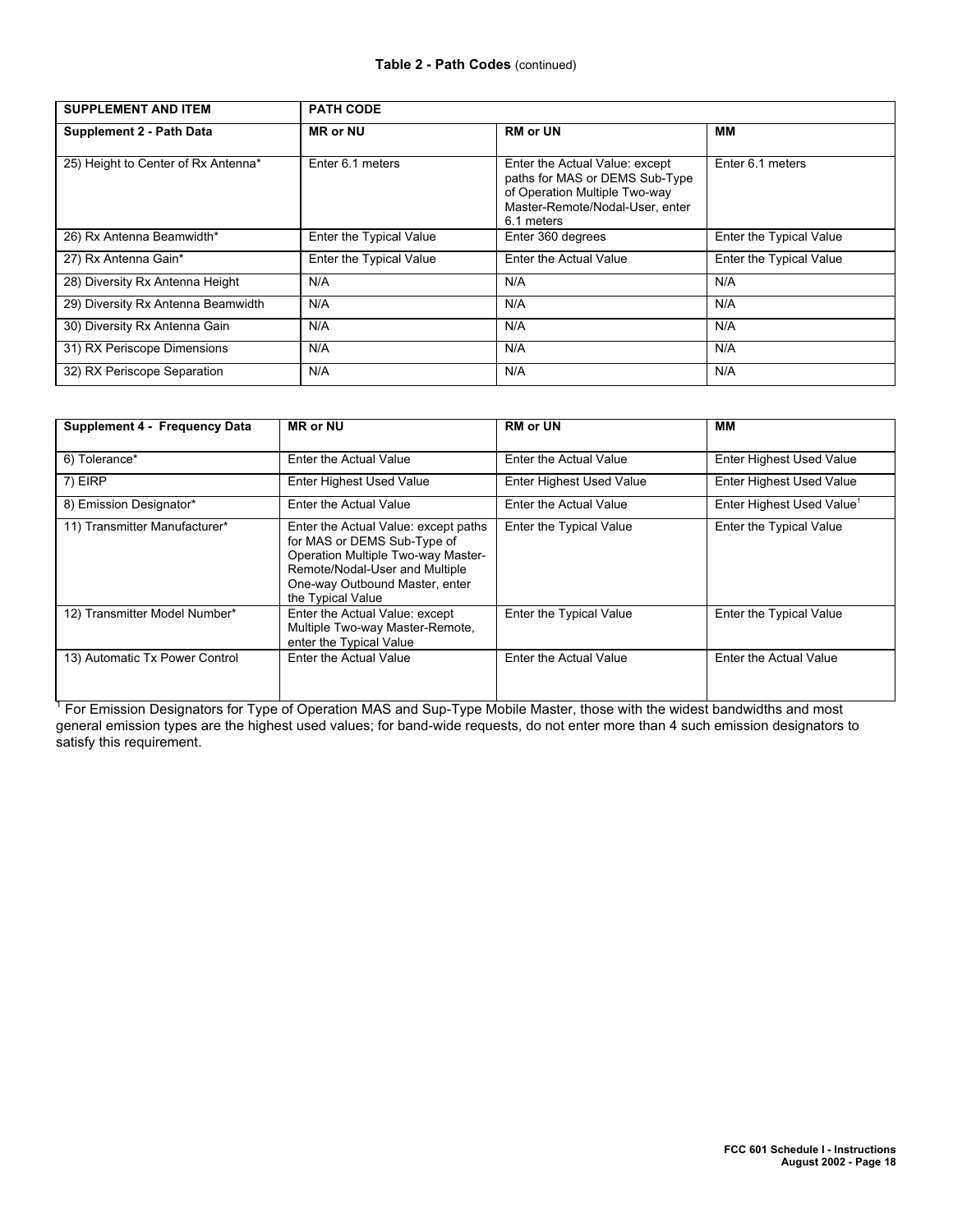# **FCC 601 Technical Data Schedule for the** Approved by OMB **Schedule I CCC 601 Fixed Microwave and Microwave Broadcast Auxiliary Services** 3060 - 0798 **Fixed Microwave and Microwave Broadcast Auxiliary Services** 3060 - 0798<br>**See 601 Mai** (Parts 101 and 74)

See 601 Main Form Instructions for public burden estimate

## **Administrative Information**

|     | AMIIIIIIVU UUTV IIIIVI IIIUUV                                                                                                                                   |                   |                     |
|-----|-----------------------------------------------------------------------------------------------------------------------------------------------------------------|-------------------|---------------------|
|     | Is this application being filed as part of a pack?                                                                                                              |                   | )Yes/No             |
| 2a) | If the answer to Item 1 is 'Yes', enter the pack identification number (required if the pack identification number has already been assigned by the<br>$FCC$ ): |                   |                     |
| 2b) | Pack Name:                                                                                                                                                      |                   |                     |
|     |                                                                                                                                                                 |                   |                     |
| 3)  | Type of Operation (refer to instructions) Check One Only:                                                                                                       | 4) Station Class: | 5) DEMS only: SMSA: |
|     | )Permanent Fixed Point to Point<br>18 GHz Low Power                                                                                                             |                   |                     |
|     | )Multiple Address System (MAS)<br>131 GHz                                                                                                                       |                   |                     |
|     | )Temporary Fixed/Mobile<br>)38 GHz                                                                                                                              |                   |                     |
|     | )Digital Electronic Message Service (DEMS)                                                                                                                      |                   |                     |
| 6)  | If this request is for a Modification, Renewal/Modification, or Amendment of a currently pending application, does it,                                          |                   | Yes/No              |
|     | along with all minor Modification or Amendment requests filed since you applied for a new authorization or since the last                                       |                   |                     |
|     | major action was granted by the Commission, produce a cumulative effect that would equal or exceed the criteria for a major filing?                             |                   |                     |
| 7)  | Has frequency coordination been completed for this application?                                                                                                 |                   | )Yes/No             |

## **Frequency Coordinator Information**

| Complete Items 8 through 11 if not self-coordinated |                                     |                         |                                 |  |
|-----------------------------------------------------|-------------------------------------|-------------------------|---------------------------------|--|
| 8)<br>Frequency<br><b>Coordination Number</b>       | 9)<br>Name of Frequency Coordinator | 10)<br>Telephone Number | 11)<br><b>Coordination Date</b> |  |
|                                                     |                                     |                         |                                 |  |
|                                                     |                                     |                         |                                 |  |
|                                                     |                                     |                         |                                 |  |
|                                                     |                                     |                         |                                 |  |
|                                                     |                                     |                         |                                 |  |

## **Broadcast Auxiliary Only**

| If there is an associated | 12a)                                                                                                | 12b)                                | 12c)                                                  |
|---------------------------|-----------------------------------------------------------------------------------------------------|-------------------------------------|-------------------------------------------------------|
| Parent Station, provide:  | Facility Id of Parent Station:                                                                      | Radio Service of Parent<br>Station: | City and State of Parent Station Principal Community: |
| and completes Item 13.    | If there is no associated parent station, applicant certifies that it is a Broadcast Network Entity | 13) State of Primary Operation:     |                                                       |

## **Control Point** (Technical Point of Contact)

|        | <b>OUTRUL DIRECTORING LOTER OF OUTROL</b>                  |           |
|--------|------------------------------------------------------------|-----------|
| 14)    | 15)                                                        | 16)       |
| Action | Location                                                   | Telephone |
| A/M    | Street Address, City or Town, County/Borough/Parish, State | Number    |
|        |                                                            |           |
|        |                                                            |           |
|        |                                                            |           |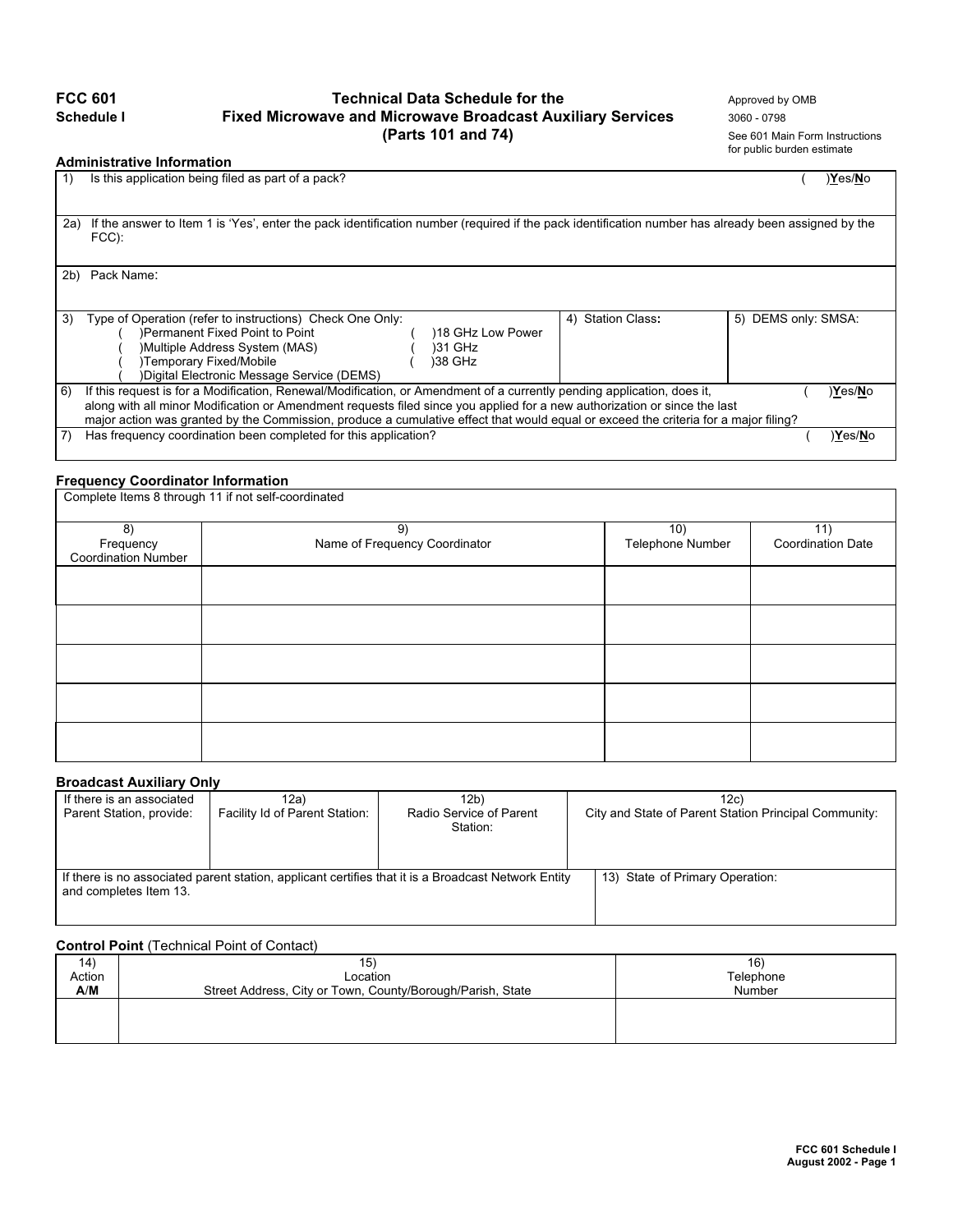## **FCC 601 Supplement 1**

**Location Data** 

| 1) Action Requested: (<br>) Add<br>Mod                                                                                                                  | DeI                                 | 2) Location Number:                       |                                     |              |
|---------------------------------------------------------------------------------------------------------------------------------------------------------|-------------------------------------|-------------------------------------------|-------------------------------------|--------------|
|                                                                                                                                                         |                                     |                                           |                                     |              |
| 3) Location Description:                                                                                                                                | 4) Area of Operation Code:          |                                           | 5) Location Name:                   |              |
|                                                                                                                                                         |                                     |                                           |                                     |              |
|                                                                                                                                                         |                                     |                                           |                                     |              |
| 6) FCC Antenna Structure Registration # or N/A (FAA Notification not Required):                                                                         |                                     |                                           |                                     |              |
|                                                                                                                                                         |                                     |                                           |                                     |              |
|                                                                                                                                                         |                                     |                                           |                                     |              |
|                                                                                                                                                         |                                     |                                           |                                     |              |
| Latitude (DD-MM-SS.S):<br>7)                                                                                                                            | <b>NAD83</b>                        | 8) Longitude (DDD-MM-SS.S):               |                                     | <b>NAD83</b> |
|                                                                                                                                                         | ) N or S                            |                                           |                                     | ) $E$ or $W$ |
|                                                                                                                                                         |                                     |                                           |                                     |              |
| 9) Street Address, Name of Landing Area, or Other Location Description:                                                                                 |                                     |                                           |                                     |              |
|                                                                                                                                                         |                                     |                                           |                                     |              |
|                                                                                                                                                         |                                     |                                           |                                     |              |
|                                                                                                                                                         |                                     |                                           |                                     |              |
| 10) City:                                                                                                                                               | 11) State:                          |                                           | 12) County/Borough/Parish:          |              |
|                                                                                                                                                         |                                     |                                           |                                     |              |
|                                                                                                                                                         |                                     |                                           |                                     |              |
| 13) Elevation of Site AMSL (meters)                                                                                                                     | 14) Overall Ht AGL Without          |                                           | 15) Overall Ht AGL With             |              |
| ('a' in antenna structure example):                                                                                                                     | Appurtenances (meters)              |                                           | Appurtenances (meters)              |              |
|                                                                                                                                                         | ('b' in antenna structure example): |                                           | ('c' in antenna structure example): |              |
|                                                                                                                                                         |                                     |                                           |                                     |              |
|                                                                                                                                                         |                                     |                                           |                                     |              |
|                                                                                                                                                         |                                     |                                           |                                     |              |
| 16) Support Structure Type:                                                                                                                             |                                     |                                           |                                     |              |
|                                                                                                                                                         |                                     |                                           |                                     |              |
| 17) Radius (km):                                                                                                                                        |                                     |                                           |                                     |              |
|                                                                                                                                                         |                                     |                                           |                                     |              |
| 18) Maximum Latitude (DD-MM-SS.S):                                                                                                                      | <b>NAD83</b>                        | 19) Maximum Longitude (DDD-MM-SS.S):      |                                     | <b>NAD83</b> |
| Use for rectangle only (Northwest corner)                                                                                                               | ) <u>N</u> or <u>S</u><br>$\left($  | Use for rectangle only (Northwest corner) |                                     | ) E or W     |
|                                                                                                                                                         |                                     |                                           |                                     |              |
|                                                                                                                                                         |                                     |                                           |                                     |              |
|                                                                                                                                                         |                                     |                                           |                                     |              |
| 20) Do you propose to operate in an area that requires frequency coordination with Canada?                                                              |                                     |                                           |                                     | ) Yes No     |
|                                                                                                                                                         |                                     |                                           |                                     |              |
| 21) Description: (only for Area of Operation Code 'O')                                                                                                  |                                     |                                           |                                     |              |
|                                                                                                                                                         |                                     |                                           |                                     |              |
|                                                                                                                                                         |                                     |                                           |                                     |              |
|                                                                                                                                                         |                                     |                                           |                                     |              |
|                                                                                                                                                         |                                     |                                           |                                     |              |
|                                                                                                                                                         |                                     |                                           |                                     |              |
| 22) Would Commission grant of Authorization for this location be an action which may have a significant                                                 |                                     |                                           |                                     | ) Yes No     |
| environmental effect? See Section 1.1307 of 47 CFR.                                                                                                     |                                     |                                           |                                     |              |
| If 'Yes', submit an environmental assessment as required by 47 CFR, Sections 1.1308 and 1.1311.                                                         |                                     |                                           |                                     |              |
| 23) If the proposed site is located in one of the quiet zones listed in Item 23 of the Instructions, provide the date the proper authority was notified |                                     |                                           |                                     |              |
| $(mm/dd/yy)$ :                                                                                                                                          |                                     |                                           |                                     |              |
|                                                                                                                                                         |                                     |                                           |                                     |              |
|                                                                                                                                                         |                                     |                                           |                                     |              |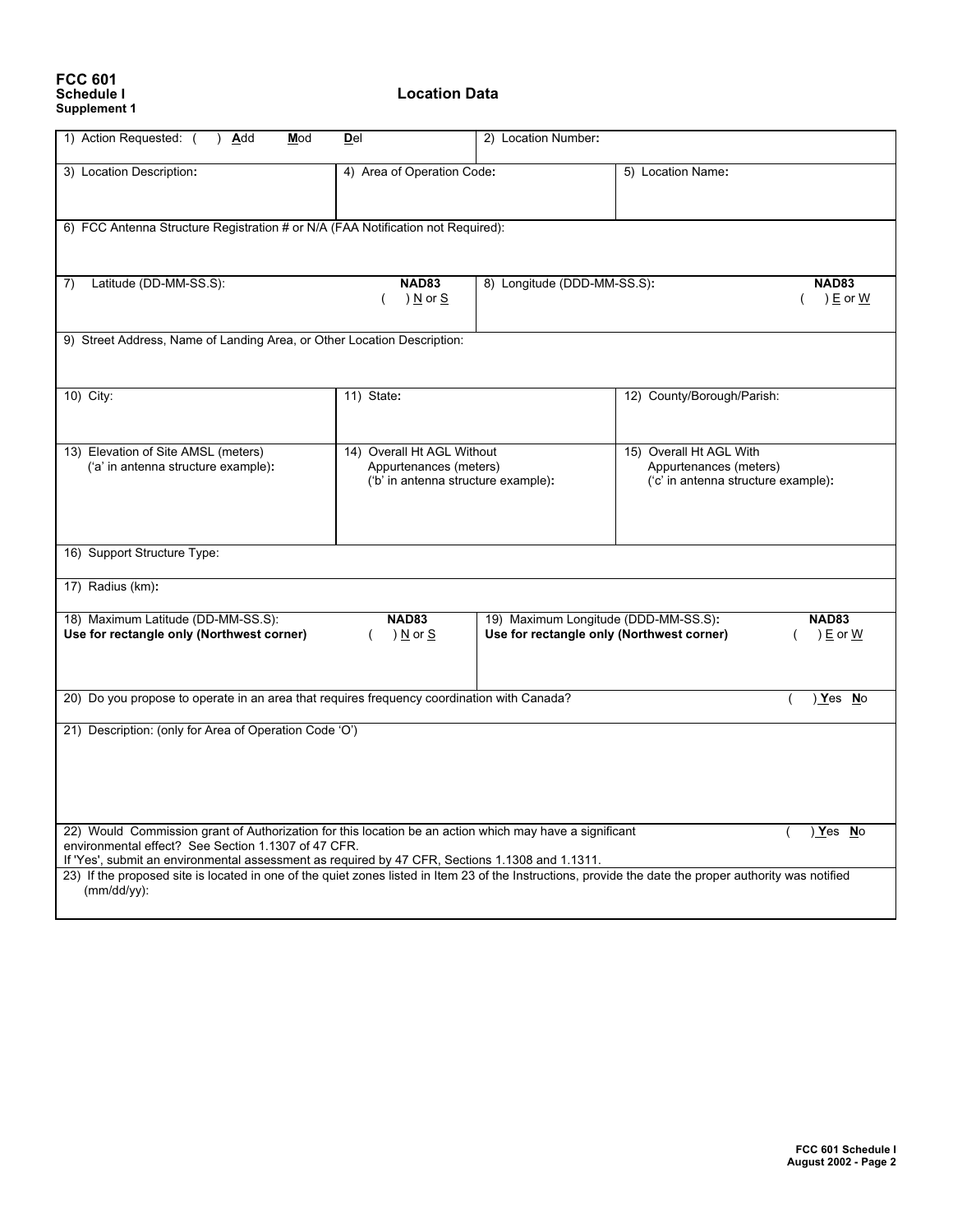## **FCC Form 601**

#### **Schedule I Supplement 2 Path Data**

| Transmit Location                                                                      |                                                            |                                          |
|----------------------------------------------------------------------------------------|------------------------------------------------------------|------------------------------------------|
| 1) Transmit location name:                                                             | 2) Path number:                                            |                                          |
|                                                                                        |                                                            |                                          |
| 3) Action Requested: (<br><b>Add New Path</b>                                          | <b>Modify Existing Path</b><br><b>Delete Existing Path</b> |                                          |
|                                                                                        |                                                            |                                          |
| 4a) For MAS or DEMS only, MAS or DEMS Sub-Type of Operation (Enter only one per path): |                                                            | 4b) Path code (Enter only one per path): |
| <b>MAS or DEMS</b>                                                                     |                                                            | <b>MAS</b>                               |
| )Fixed Two-way                                                                         | Multiple Two-way                                           | Master to Remote                         |
| Master-Remote/Nodal-User                                                               | Master-Remote/Nodal-User                                   | Remote to Master                         |
| <b>MAS ONLY</b>                                                                        |                                                            | <b>DEMS</b>                              |
| )Fixed One-way Outbound Master                                                         | Multiple One-way Outbound Master                           | )Nodal to User                           |
|                                                                                        |                                                            | <b>User to Nodal</b>                     |
| )Fixed One-way Inbound Master                                                          | Mobile Master                                              |                                          |
|                                                                                        |                                                            |                                          |

| <b>Transmit Antenna</b>                                                                                                                                    |                                       |                                                 |                                                              |  |  |
|------------------------------------------------------------------------------------------------------------------------------------------------------------|---------------------------------------|-------------------------------------------------|--------------------------------------------------------------|--|--|
| 5) Antenna Manufacturer:                                                                                                                                   |                                       | 6) Antenna Model Number:                        |                                                              |  |  |
| 7) Height to Center of Antenna AGL (meters):                                                                                                               | 8) Beamwidth (degrees):               |                                                 | 9) Antenna Gain (dBi):                                       |  |  |
| 10) Diversity Antenna Height AGL (meters):                                                                                                                 | Diversity Beamwidth (degrees):<br>11) |                                                 | Diversity Antenna Gain (dBi):<br>12)                         |  |  |
| 13) Elevation (Tilt) Angle (degrees):                                                                                                                      | 14) Polarization:                     |                                                 | 15) Azimuth to RX Location or Passive<br>Repeater (degrees): |  |  |
| 16) Periscope Reflector Dimensions (meters):<br>Width:<br>Height:                                                                                          |                                       | Periscope Reflector Separation (meters):<br>17) |                                                              |  |  |
| 18) If the final receiver is located outside of the United States, enter the country in the space provided and attach an exhibit explaining circumstances. |                                       |                                                 |                                                              |  |  |
| 19) Does this path include passive repeater?                                                                                                               |                                       |                                                 | <u>Yes No</u>                                                |  |  |
| Does this filing add or modify emanations in the 5925-6875 MHz band pointed within 2 degrees<br>20)                                                        |                                       |                                                 | Yes No                                                       |  |  |
| of the Geostationary Satellite Arc? *If 'Yes', attach waiver request explaining circumstances.                                                             |                                       |                                                 |                                                              |  |  |

## **Final Receiver**

| 21) Receiver Location Name:                                          |                                                  |                                                 |                                      |  |
|----------------------------------------------------------------------|--------------------------------------------------|-------------------------------------------------|--------------------------------------|--|
| 22) Receiver antenna manufacturer:                                   |                                                  | 23) Receiver antenna model number:              |                                      |  |
| 24) Receiver Call Sign:                                              |                                                  |                                                 |                                      |  |
| 25) Height to Center of RX Antenna AGL<br>(meters):                  | 26) RX Antenna Beamwidth (degrees):              |                                                 | 27) RX Antenna Gain (dBi):           |  |
| 28)<br>Diversity RX Antenna Height AGL<br>(meters):                  | 29) Diversity RX Antenna Beamwidth<br>(degrees): |                                                 | 30) Diversity RX Antenna Gain (dBi): |  |
| 31) RX Periscope Reflector Dimensions (meters):<br>Height:<br>Width: |                                                  | 32) RX Periscope Reflector Separation (meters): |                                      |  |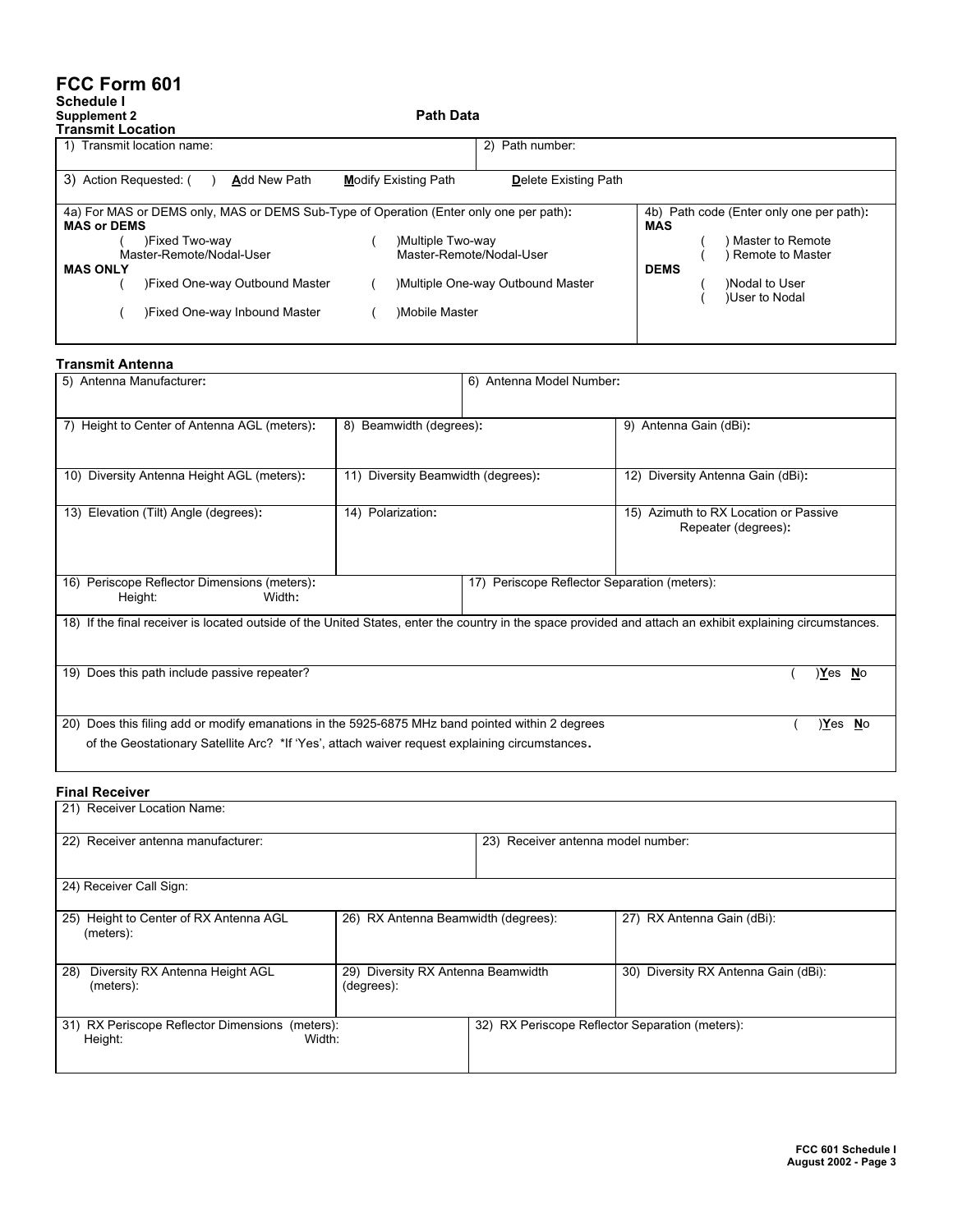## **Transmit Location**

| Transmit Location Name:<br>$\overline{1}$ | 2) Path Number: |
|-------------------------------------------|-----------------|
|                                           |                 |

3) Action Requested: ( ) **A**dd New Passive Repeater **M**odify Existing Passive Repeater **D**elete Existing Passive Repeater

#### **Passive Repeater Information**

| 4) Passive Repeater Id: ()                                       |                                      | 5) Passive Repeater Sequence Number: (    |                                                         |  |
|------------------------------------------------------------------|--------------------------------------|-------------------------------------------|---------------------------------------------------------|--|
| 6) Passive Repeater Location Name:                               |                                      |                                           |                                                         |  |
| 7) Passive Repeater Antenna Manufacturer:                        |                                      | 8) Passive Repeater Antenna Model Number: |                                                         |  |
| 9) Height to Center of Passive Repeater<br>Antenna AGL (meters): | 10) Back-to-Back RX Dish Gain (dBi): |                                           | 11) Back-to-Back TX Dish Gain (dBi):                    |  |
| 12) Reflector Dimensions (meters):<br>Height:<br>Width:          | 13) Transmit Polarization:           |                                           | 14) Azimuth to RX Location or Next Passive<br>Repeater: |  |